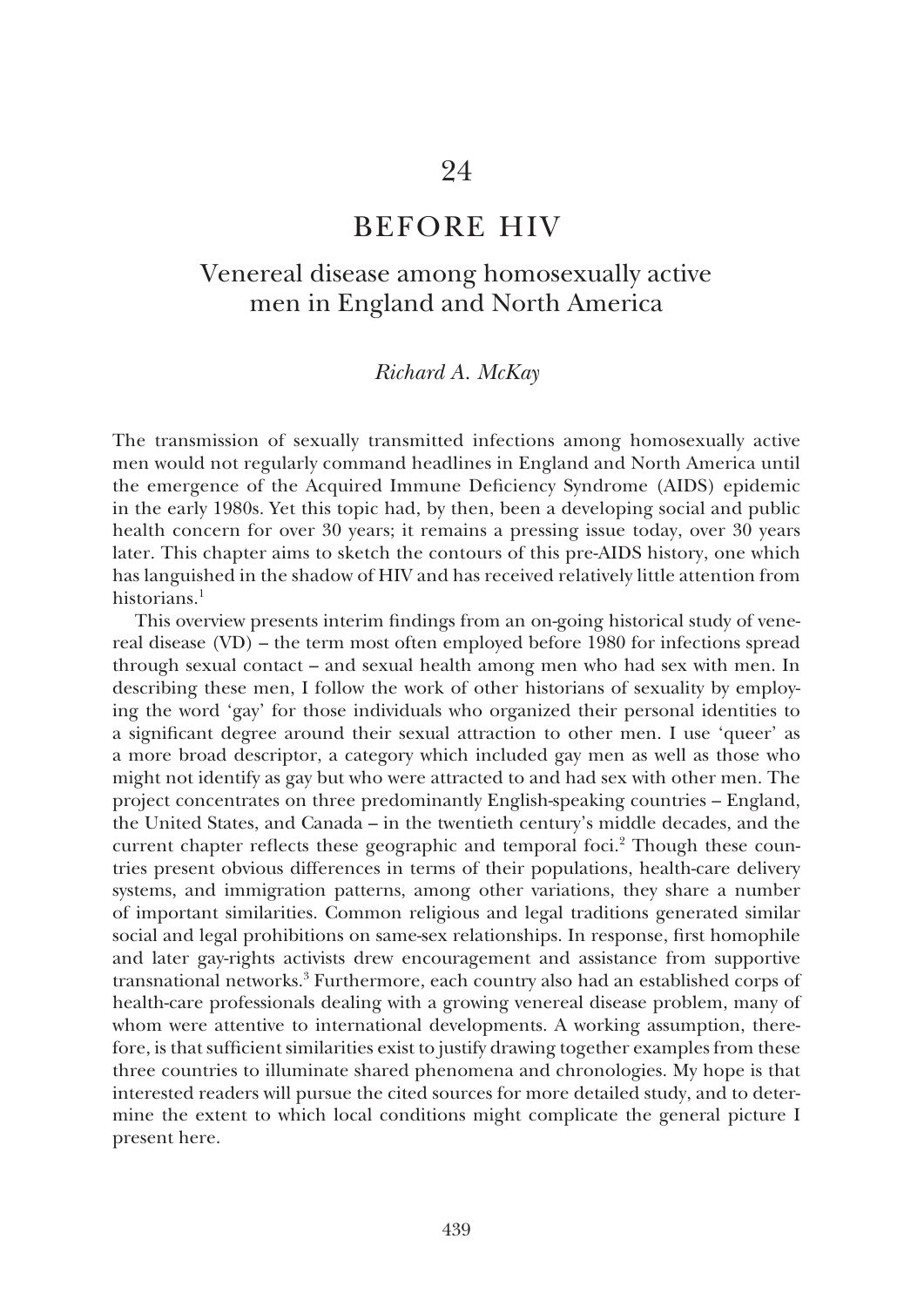## **Earlier awareness and tacit knowledge**

An awareness that same-sex sexual practices could communicate infection circulated within European medical and forensic communities – and, of course, among those men unfortunate enough to become so infected  $-$  as early as the  $1490s$ .<sup>4</sup> As cities across Europe prosecuted individuals for sodomitical practice and assault, and confessions by torture gradually gave way to the use of forensic evidence in trials, medical professionals' testimony assumed greater importance in the courtroom. Paolo Zacchia, a prominent seventeenth-century medico-legal authority, consolidated and disseminated a body of logical knowledge about anal intercourse which medical experts could then read onto the bodies of those accused of such crimes. Over time, venereal maladies like condylomous bumps, chancres, and foul discharges joined penile traumas, traces of anal inflammation, tears, and excrudences – or a smoothened rectal passage in the case of habitual sodomites – as suggestive signs of anal intercourse.5 In London, a Turkish man was convicted of sodomizing a Dutch youth in 1694; the surgeon testifying in this assault case pointed to the victim's anal venereal ulcers and corresponding chancres on the accused's penis as evidence of the crime.<sup>6</sup> Just over a decade later, John Marten, another London surgeon, wrote that, 'in this dissolute Age', sex between men transmitted venereal infections 'very frequently'. Marten noted disapprovingly that one patient he treated had become sick with the clap and the pox after another man with mouth ulcers sucked his penis – an act which, before the onset of a venereal distemper, brought both men 'great Pleasure'.<sup>7</sup> The surgeon later highlighted, in an expanded version of his treatise, the tensions experienced by medical men treating such individuals, their loyalties divided between a professional duty to aid these patients and a legal responsibility to report them to a magistrate.8 Marten's contemporaries viewed him as unusually scandalous, however, for his explicit mention of sex between men in print; most practitioners maintained a well-practised silence on the topic.<sup>9</sup>

Perhaps the dissolute relations that Marten's contemporaries avoided discussing, and which dismayed urban reformers in the eighteenth and nineteenth centuries – in London and other large cities of Western Europe, and later in North America – stemmed from the disruptive agricultural improvements linked with the industrial revolution's onset. Thousands of young workers, displaced from their traditional rural employment, streamed to urban areas. Young people in their teens and twenties dominated London's population in the late seventeenth and early eighteenth centuries.10 Uprooted from their familiar work, religious, and familial environments, which normally served to police sexual behaviour, ever-greater numbers of young men were able to find others interested in same-sex contact. In London, these increased numbers supported the formation of a core group of 'mollies', men whose non-normative gender performance and semi-public displays of sexuality placed them most visibly at the centre of many loosely overlapping networks of queer men. These men would continue to seek each other for sex and sociability in the marginal spaces – parks, latrines, and certain taverns  $-$  of their growing cities.<sup>11</sup>

Although English secular law had prohibited sodomitical relations since the sixteenth century – a tradition transferred to the North American colonies – a series of laws passed over the course of the nineteenth century codified the 'unnatural' relations that were not to be named under offences like 'gross indecency' and 'indecent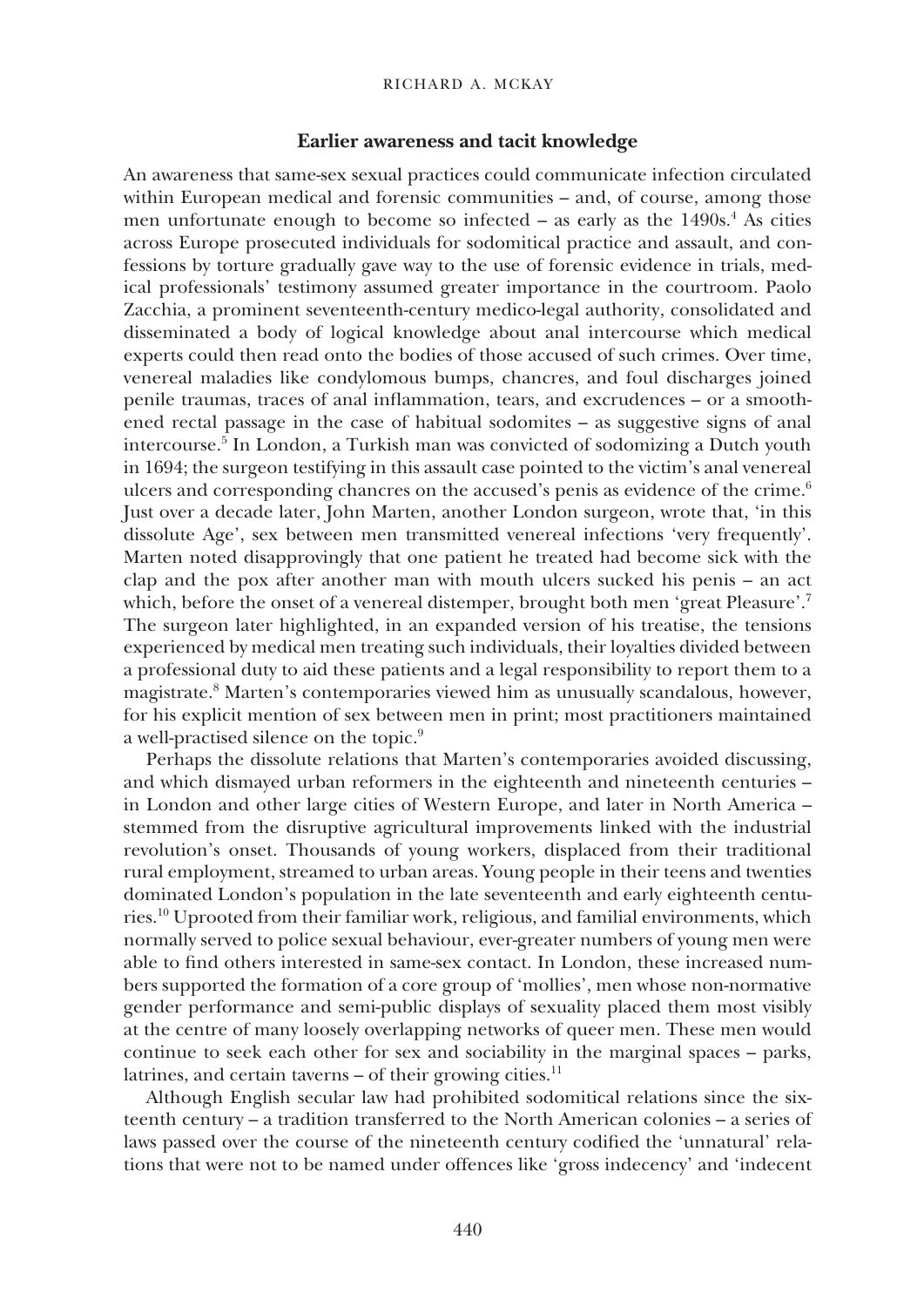assault'.<sup>12</sup> In conversation with these legal attempts to demarcate the actions of men who sought sex with men as deviant, late-nineteenth-century sexologists – practitioners of a scientific study of sexuality that drew on such diverse specialties as public health, forensic medicine, and psychiatry – attempted to classify the abnormal sexual behaviours they witnessed, attributing them to an inherently deviant mental state. In doing so, they moved away from a history of analysing bodies for physical signs of infection. Previously, medico-legal authors such as Ambroise Tardieu in Paris and Johann Ludwig Casper in Berlin had considered whether infections like syphilis and growths around the anus constituted typical signs of those who practised anal intercourse.13 Shifts away from physical signs towards psychological understandings of homosexuality may have contributed to a relative loss of the association between same-sex encounters and VD by the beginning of the twentieth century. Later, the work of some twentieth-century public health practitioners would represent a return of sorts to this positivist tradition, with attempts to define 'the homosexual' by appearance and comportment, by occupation, and by the presence of venereal lesions.

In the late nineteenth and early twentieth centuries, physicians, surgeons, and specialists in syphilis and other diseases drew on increasingly sophisticated techniques to differentiate between sexually transmissible infections, namely syphilis, gonorrhoea, and chancroid. In isolated reports and case studies, practitioners published examples of such infections being passed through 'unnatural' or 'perverted' practices. Gradually, experts attributed fewer cases of venereal infection to 'casual' contact, instead viewing syphilitic chancres in the mouth or around the anus as a product of oral-genital and penile-anal contact. Nonetheless, with VD a difficult topic for public conversation, many were very reluctant to acknowledge sexual practices other than vaginal intercourse. This silence contributed to a burgeoning belief on both sides of the Atlantic that oral and anal sex could not transmit infections and were therefore safer than vaginal intercourse.<sup>14</sup>

## **A growing problem? Political and public health surveillance**

The 1930s and 1940s brought increased political and public health scrutiny to non-normative forms of sex, through a retrenchment of gender conformity during the Great Depression, enhanced VD prevention drives, and a heightened attention to commercialized sexuality amid mobilization for war. *Sexual Behavior in the Human Male*  (1948), by Alfred Kinsey and his associates, further concentrated public attention on the 'homosexual outlets' of American men – which appeared to exist in far greater numbers than previously imagined.<sup>15</sup> In synchrony with this increasing research and discussion of homosexuality, public health physicians increasingly reported outbreaks of VD spread through same-sex contact, or, as some saw it, 'from perversion'. The 'hitherto unsuspected source of the spread of venereal disease', as two Vancouver physicians referred to homosexuality in 1951, gradually drew more attention.<sup>16</sup> A subsequent shift occurred in the way observers discussed the same-sex transmission of VD in the 1950s. From earlier descriptions of isolated transmission incidents, where practitioners suggested the uniqueness and rarity of such events – particularly in the Anglo-American world – increasingly public health workers emphasized that such exposures appeared to be occurring more frequently and accounting for more cases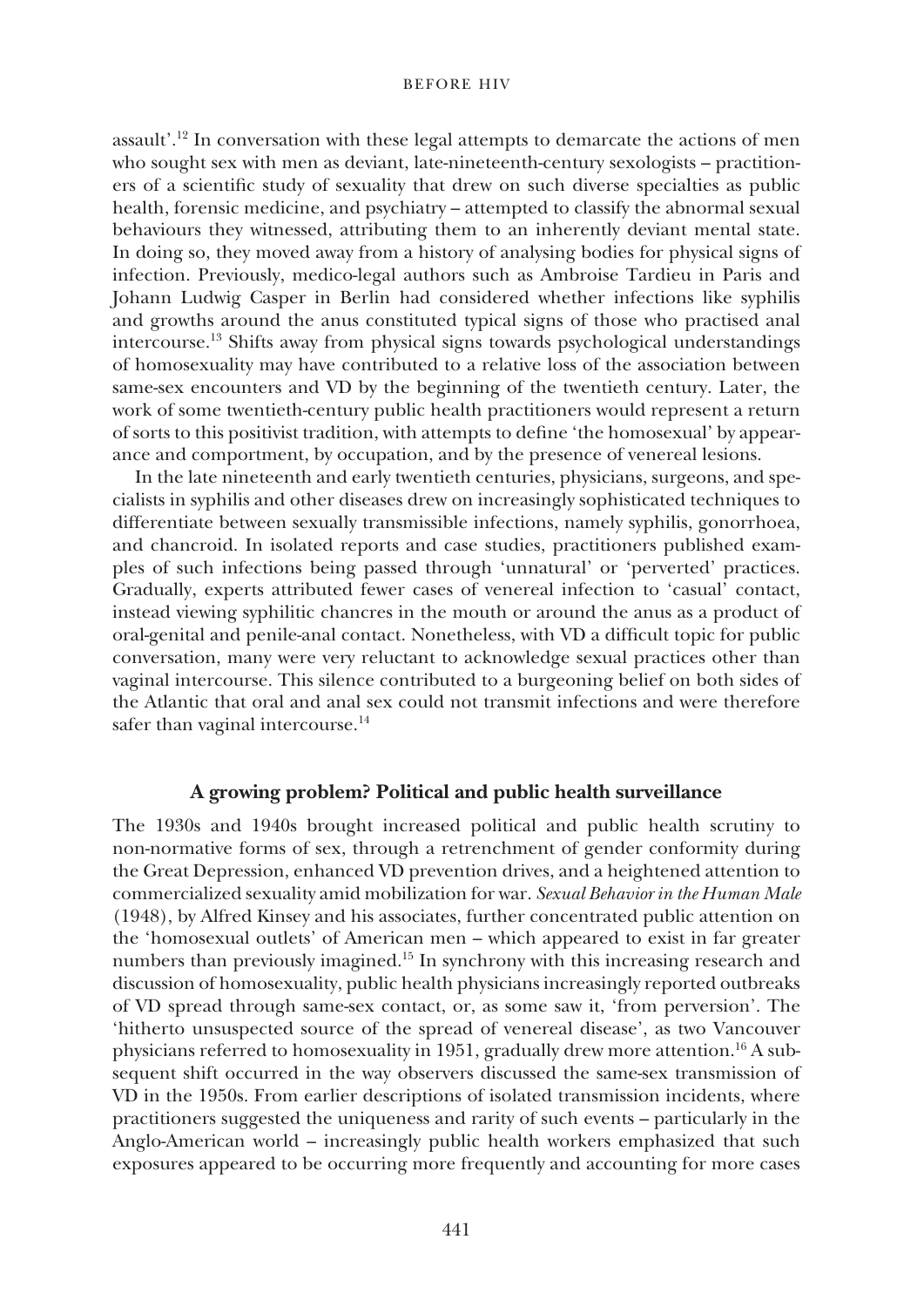than before.<sup>17</sup> In part this stemmed from the success of penicillin treatment in reducing cases of infectious syphilis from a post-war high in 1946 to sufficiently low levels that disease surveillance work could quickly detect new outbreaks; it was also due to a socio-political climate that was increasingly hostile towards homosexual behaviour.

The late 1940s and 1950s witnessed growing concern about the dangers posed by 'the homosexual', particularly for child protection and national security. In North America, legislators moved to address the perceived threat of dangerous sexual offenders in the 1930s and again in the immediate post-war years; these laws notionally targeted child molesters, yet in practice were often applied against gay men. Fears of homosexual men being Cold War security risks, either as members of socialist organizations or as blackmail targets, sparked high-profile media stories and purges of gay men from government departments, first in the USA, then later in England and Canada. In the 1960s, Canadian researchers – supported by the Royal Canadian Mounted Police, the Department of National Defence, and the National Research Council – attempted to create a 'fruit machine' that measured interviewees' pupillary responses to visual stimuli in order to determine their sexual orientation. The technology repeatedly failed to deliver conclusive results, and eventually the project was abandoned.18

Discussions of VD compounded these politicized concerns, and incorporated similar language suggesting a pervasive, secretive, and largely veiled threat. Drawing on recent research from one of its city clinics, the director of New York City's Bureau of Social Hygiene informed attendees of a 1953 conference that the homosexual contact was an 'important agent' in VD transmission who 'must be sought zealously'.19 Homosexual men seemed to locate each other through some secret code, had sexual liaisons that transcended social strata, and were reluctant to name their partners. In articles for their peers, VD specialists sought to establish their expertise by explaining the difficulties of discerning a homosexual man and locating his hidden infections. One physician, who emphasized the 'highly organized' degree of the homosexual network on North America's West Coast and the widespread anal intercourse this facilitated, urged colleagues to perform a dark-field examination on every anal ulcer found in a male patient. Recasting an old epithet for syphilis with a new Cold War resonance, and linking the disease's renowned mastery of disguise with the homosexual's ability to evade detection, he wrote: 'We must be ever wary of the "great imitator" in dealing with lesions in the anorectal area.'20

Amidst the upswing of reported cases of venereal disease among homosexually active men in the late 1950s and early 1960s, some asked whether this was a real or apparent increase. One physician who had worked in a Baltimore syphilis clinic in the years leading up to the Second World War recalled how he and his colleagues had treated many early infectious syphilis cases, but had only occasionally noticed queer men in attendance. 'Is male homosexuality significantly more common to-day than 5 or 10 years ago?' he wondered.

Is there more venereal disease in male homosexuals than there was in the past, or is it simply that venereal disease is more frequently diagnosed in such patients? Is it possible that male homosexuals attend [VD] clinics in greater numbers than in the past and are therefore subjected to a greater extent to contact interviews which reveal the existence of additional venereally-infected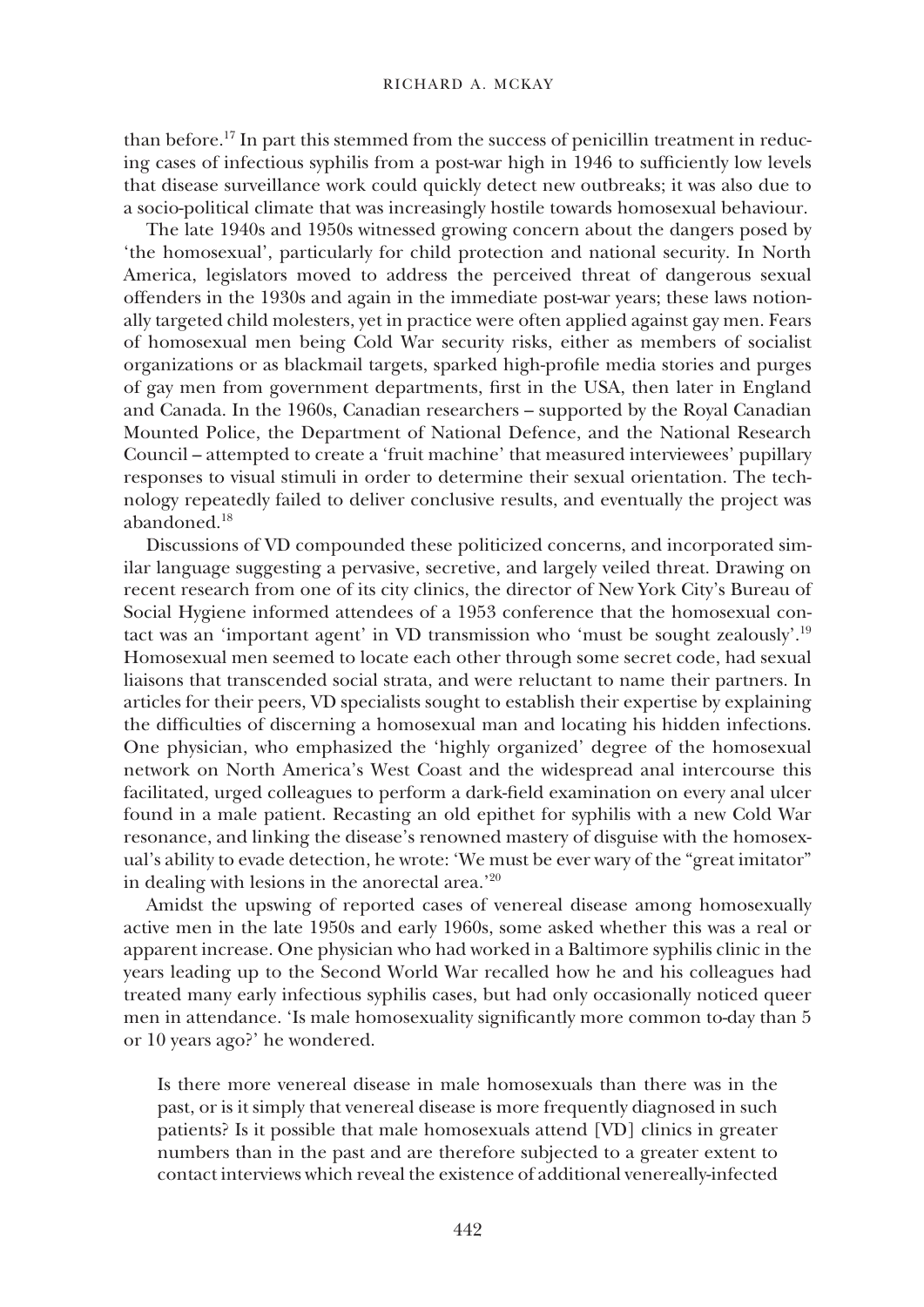homosexuals? Is the male homosexual to-day more promiscuous than he was in the past? And finally, since one is most likely to find what one is looking for, is the male homosexual with venereal disease more frequently identified to-day as a homosexual because of a higher index of suspicion? $21$ 

Other medical workers echoed and debated this physician's questions, as did members of the growing homophile movement. Some described their surprise in learning, following an infection, that syphilis and gonorrhoea could be spread between men.<sup>22</sup> The editor of *ONE*, a leading homophile journal, stated emphatically that this was a new development:

We can remember the day when a venereal disease contact from an homosexual experience was highly unlikely – when, in fact, no one even remotely known to us, no matter how promiscuous, had ever picked up a disease through a homosexual source.

One writer suggested that gay men, for whom pregnancy was not a concern, were less likely to use condoms, particularly due to their reduction in erotic sensation, and thus experienced a commensurate reduction in their protection against disease. He also posited that gay men were likely to forego attending public clinics, expecting to find them lacking in understanding or confidence.23 *ONE*'s editor advocated just such avoidance, advising readers that as long as laws against homosexual acts existed:

Under no conditions, or for any reason, should a homosexual set one foot inside a public health office. If anyone of us needs a doctor, let him go straight to a private physician whose ethics should hold that which is between the doctor and his patient in confidence.<sup>24</sup>

Drawing on the work of historians tracing the post-war growth of lesbian and gay communities, we might hypothesize that the rise in reports *did* describe a real increase in syphilis, caused by an intersecting combination of factors. Urban gay communities experienced transformative boosts from the remarkable disruptions of massmobilization for the Second World War. Millions were uprooted from small towns, thrown together in all-male environments, and stationed far from home in their own countries and overseas. Many men who might previously have felt isolated by feelings of sexual difference were able to find others like themselves and participate in thriving war-time gay scenes in major cities like San Francisco and New York, Montreal and London. Many would choose to remain in these cities at war's end, or maintain connections with other gay men in their new networks. These men would have had a sense that they were part of a growing community of like-minded individuals, gained an increased awareness of that community's diversity – beyond enduring stereotypes that focused on 'the fairy', for example – and in many cases fostered a communal sense of normalcy in opposition to prevailing psychological theories of homosexuality as deviance. In many cities, more men were having sex with others in more tightly connected networks, with increased opportunities to meet more frequently, albeit in a less permissive social environment than during war-time.25 The chances of an individual transmitting an asymptomatic infection to others increased, likely with a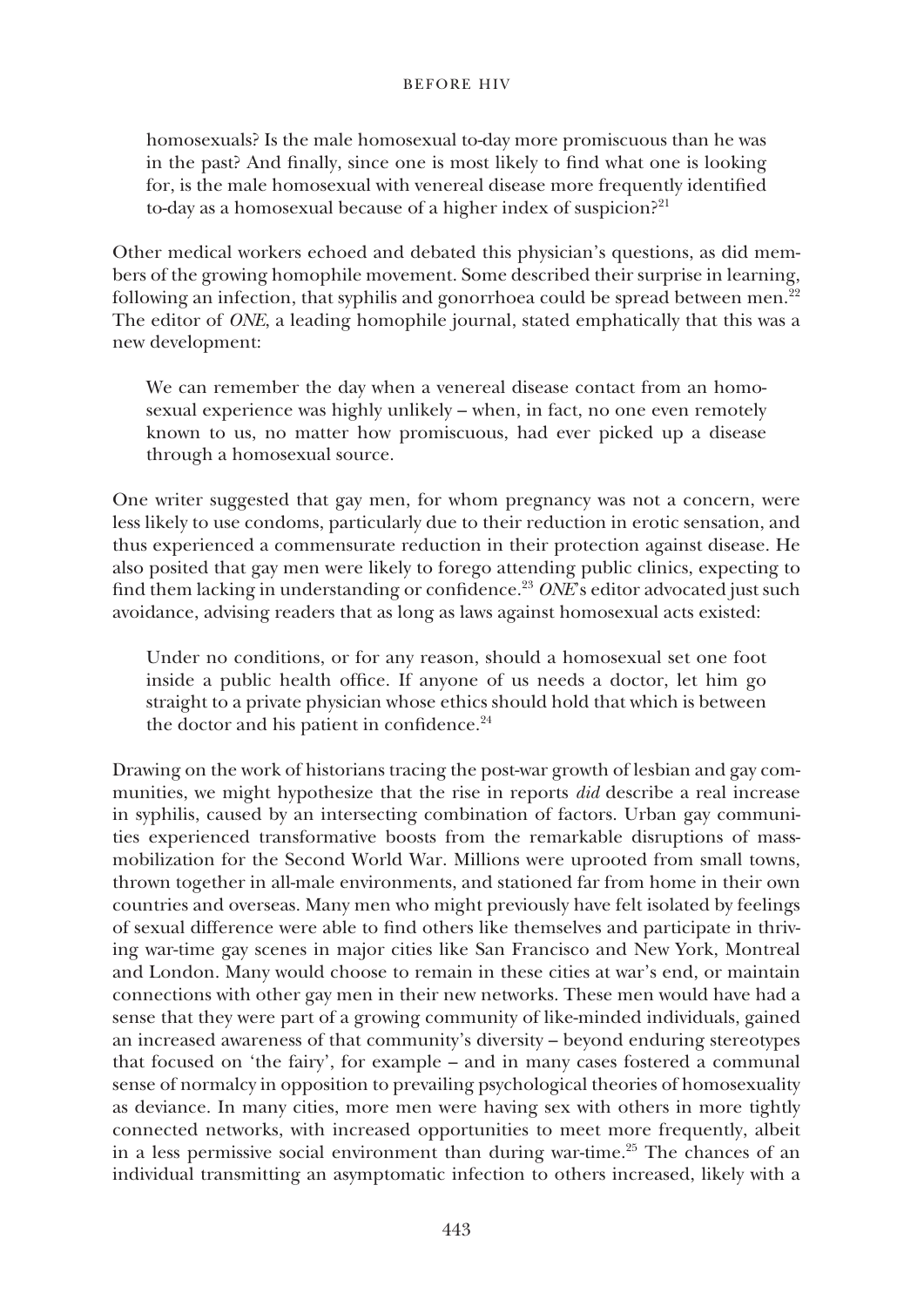correlated rise in clinic admissions. Similarly, as a result of a delicate yet growing sense of communal confidence and solidarity, greater numbers of men were more likely to admit to sexual contact with other men when seeking treatment.

# **The male homosexual and the female prostitute: rivals for sexual partners, public space, and public health attention**

In an unpublished training manual written in 1951, an experienced American VD investigator explicitly compared the male homosexual and the female prostitute in an aside emphasizing the need to maintain confidentiality with teenaged VD patients:

It will take only one breach of confidence with a youngster to ruin your reputation as a keeper of your word . . . Young people have a very efficient grapevine ranking second to homosexuals and prostitutes tied in first place. You play ball with them; they'll play ball with you . . . It is not your job to correct sex patterns already fixed or to save souls. It is your job to find cases of venereal disease.26

This brief comparison hints at a common association made by many individuals active in the fields of law enforcement, moral reform, and VD control: that the male homosexual and the female prostitute were roughly equals of one another in terms of their disregard for conventional morality and gender norms, habitual lack of consideration for laws regulating sexuality, and cause of public nuisance. In England, the grouping of the two in the Wolfenden Committee's deliberations in the mid-1950s most clearly demonstrates this connection – although the Committee's report and the evidence upon which it was based paid very little attention to VD transmission among men. $27$ While a remarkable late-twentieth-century shift in public favour towards gays and lesbians has largely severed these conceptual links, their traces can be detected most easily in a shared argot, and become much more visible in the historical record prior to the 1970s. Frequently those responding to the threat of VD in earlier periods would equate the two in an uneasy binary.28

Historians have shown how queer men and female sex workers shared similar haunts and interacted with each other at the margins of respectable society, often in bars, cafes, and taverns with some criminal element, and that a common language emerged to describe sexual practices (for example, 'frenching' for oral-genital intercourse), sexual partners ('straight' for those preferring vaginal intercourse), and ways to meet them ('cruising' through public spaces looking to meet men). Furthermore, this sharing sometimes intensified into competition for the same men as sexual partners. For example, the sailor – a quintessential representative of working-class bachelor culture, often with extra money to spend while on shore leave – was a favourite of female prostitutes and also featured heavily in gay men's fantasies and real-life sexual culture.<sup>29</sup> Sailors also frequently featured among international efforts to regulate VD, although contemporaries tended to focus on the risks they faced from their contact with female prostitutes.30 From the 1930s onward, expert and popular views of sexual orientation increasingly enforced a dichotomy between a majority of 'normal'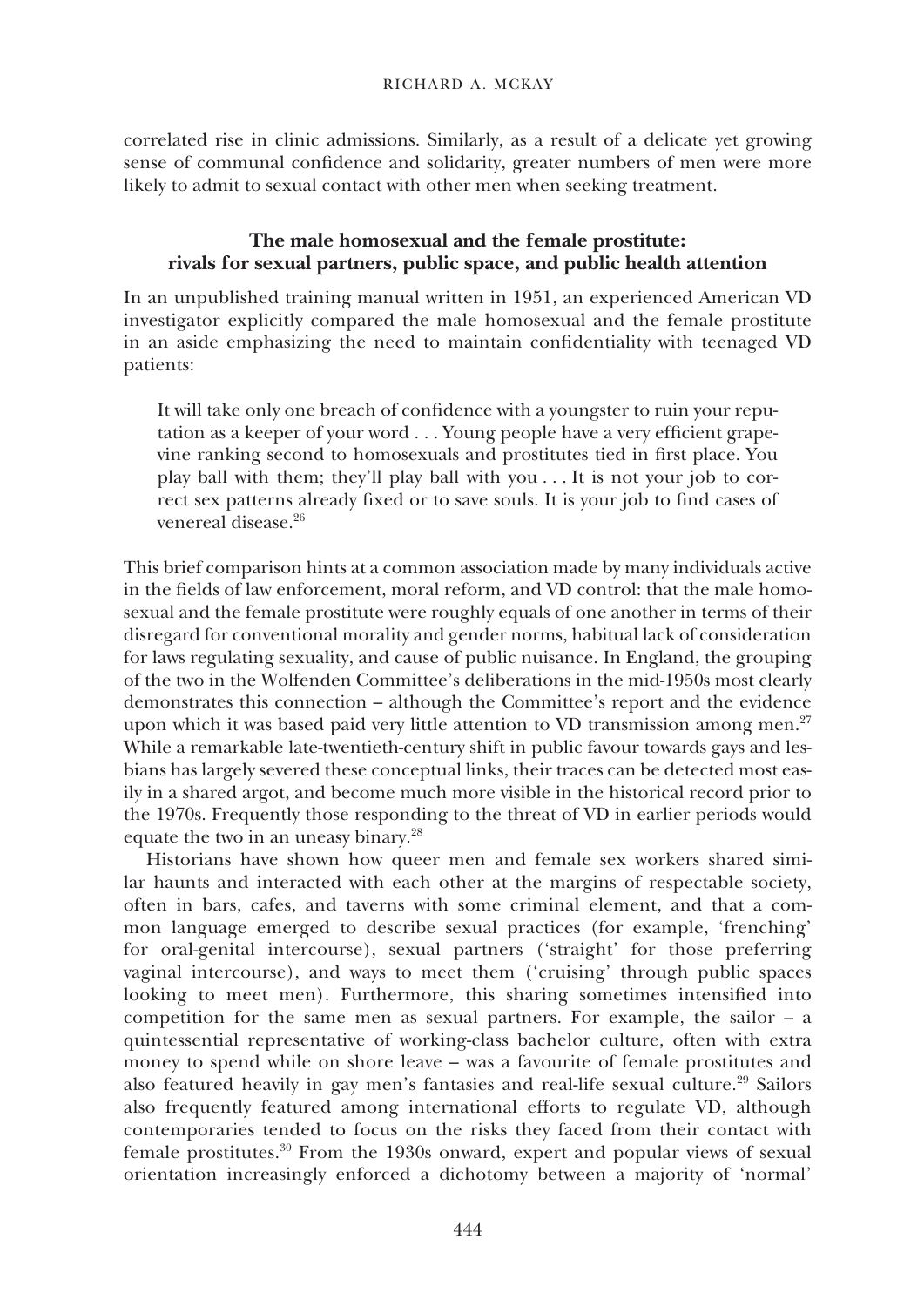heterosexuals and a minority of 'deviant' homosexuals. Before then, however, men – particularly working men – who slept with women could also have sex with men without necessarily losing social status nor their own sense of themselves as normal.

These sexual dynamics would evidently affect VD transmission patterns, and also, in times when infections were overwhelmingly associated with female prostitutes and vaginal sex, impressions of relative risk. Thomas Painter, a New York gay man studying male homosexuality and hustling in the late 1930s, indicated how this sexual economy might operate during wartime with reference to another mobile representative of the bachelor class – the soldier:

Prostitutes are seldom very desirable . . . [and] are likely to be diseased, especially the kind that can be picked up on the streets, and finally they cost money, of which no soldier in the ranks ever has much. The homosexual then presents himself, providing free entertainment, drinks, and company, and offering a momentary fondness to the lonesome boy desperate to forget the weary boredom or the terrifying horror of the war or army life. And the homosexual offers the boy a form of sexual release without cost, and relatively free from the danger of disease. He often will pay the boy something in addition – which the boy then can, and often does, spend on the young woman or female prostitute of high quality, whom he really wants. No one will ever know – he is away from home – and anyhow, what the hell . . . he'll probably be killed day after tomorrow anyway. It is [for] these reasons that the soldier . . . succumbs to, and even seeks out, the advances of the homosexual – in 1865, in 1918, and in 1941 equally. $31$ 

Painter's class biases are expressed in his denigration of street-walking sex workers and assumptions about homosexual men's disposable income. Yet his description of shifting sexual dynamics draws attention to the 'normal' working man – not the female prostitute, nor the homosexual – as a lynchpin in VD transmission, and emphasizes the view, widespread before 1950, that homosexual men were 'relatively free from the danger of disease'.

During the 1950s, as word spread among health workers about the prevalence of VD infection among male homosexuals, some asked whether a double standard was at work in the legal system. Herman Goodman, a physician who worked for New York City's Bureau of Social Hygiene, had investigated a syphilis outbreak among a network of queer men in 1943. By the mid-1950s he was convinced that the male homosexual, population bore responsibility for a considerable amount of VD transmission. Based on his interpretation of statistical records from the 1957 city magistrate's report, Goodman concluded that roughly 1,000 female prostitutes and 6,500 male homosexuals were largely responsible for the city's current early syphilis and gonorrhoea infections. He pointed out, however, that while female sex offenders were charged under a penal code section that required them to receive a physical examination, blood test, and antibiotic treatment, none of the male sex offenders received this attention. 'No discrimination', he argued, 'for or against the sex offender either male or female', calling for an equitable application of screening and treatment measures to those in custody.32 The jails of some cities, like Vancouver, had implemented routine testing of male inmates in the late 1940s, based on their older programmes'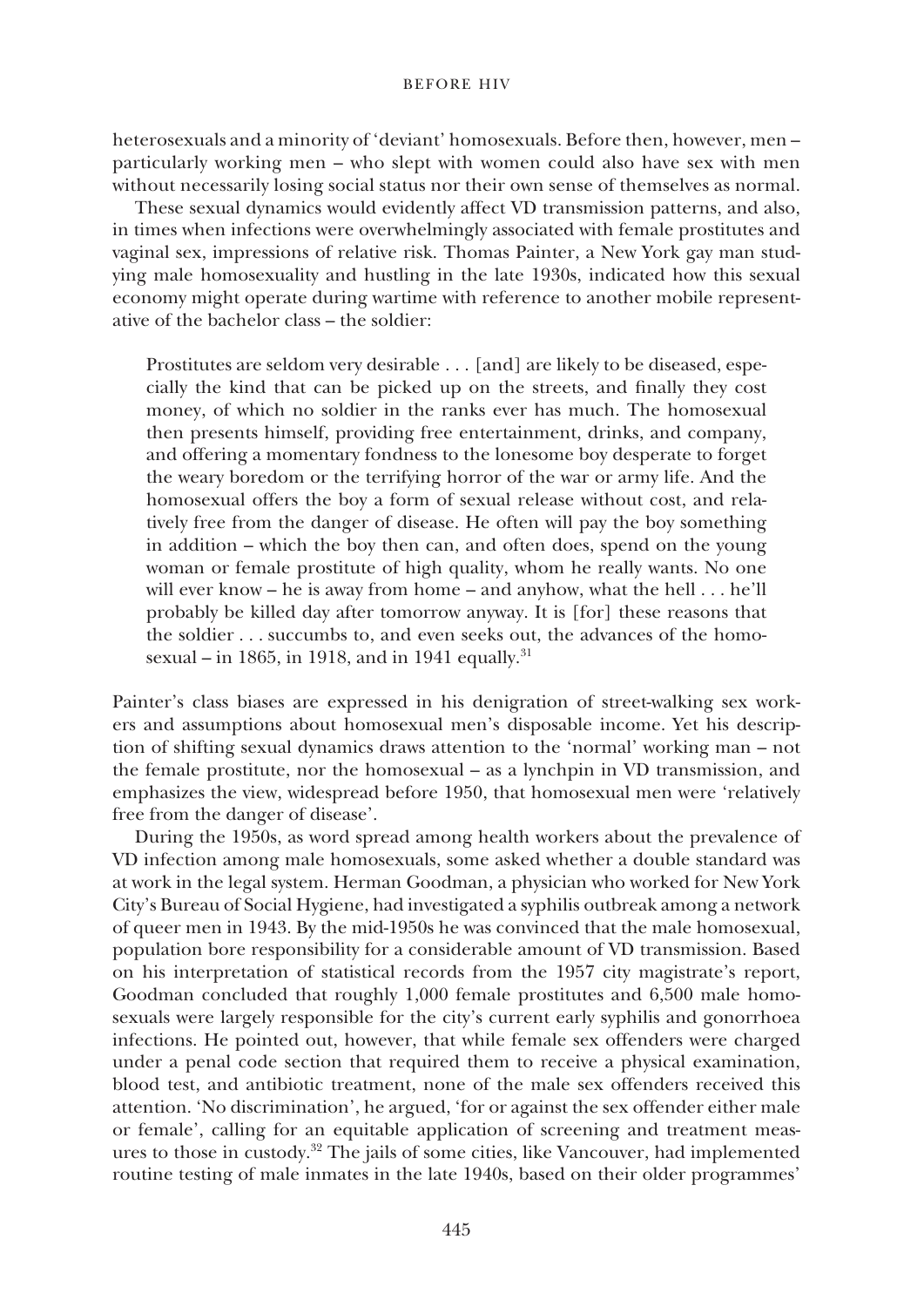successes in finding VD cases among female prisoners.<sup>33</sup> Others, like Los Angeles, demanded mandatory blood tests and treatment specifically for gay men sentenced in city courts as a VD reduction measure in the 1960s. This was shortly after one LA public health official announced to an international syphilis conference that 'the white male homosexual has replaced the female prostitute as a major focus of syphilis infection'.34

Where health measures ended and law enforcement began was often unclear to individuals on both sides of the equation. For example, the official responsible for VD control in Vancouver in 1942 protested the police department's efforts to obtain the names of those infected through illegal sexual acts. Just over a decade later, his successor promoted the value of extensive interdepartmental cooperation, to 'insure the exchange of all available information, to the advantage of both.'35 As exemplified above by the 1962 *ONE* editorial, many gay men were, understandably, deeply concerned that information requested by public health clinic workers – the names, descriptions, addresses, and phone numbers of their sexual partners – might be transmitted to the police department, whereupon they and their partners risked entrapment, arrest, loss of livelihood, and registration as sex offenders. From their perspective, and that of health workers tackling VD, maintaining the confidentiality of this information was vital. All community-based VD education leaflets produced in the 1960s emphasized the commitment of public health agencies to meet this requirement, often in large, bold letters.36

## **'Perpetual spirals of power and pleasure': health workers and venereal disease**

Michel Foucault's phrase linking pleasure to power neatly characterizes certain aspects of the relationships between health workers and queer men with VD in the midtwentieth century – with the former working to seek out, examine, and apply diagnoses to these men, and the latter often attempting to evade and resist the effects of that gaze.<sup>37</sup> Although numerous health workers contributed to the emergent bureaucracy underpinning successful VD diagnosis and therapy – receptionists organizing their clinics' patients, nurses administering treatment, lab workers testing samples, and secretaries managing the expansive paper records detailing clinical and contact-tracing histories – this section concentrates on two professionals with whom these patients interacted: the contact tracer and the physician.

Contact tracing aimed to locate all sexual contacts of infected patients seeking treatment; the practice began in the United States in the mid-1930s, later spreading to Britain and Canada.<sup>38</sup> Initially a predominantly female workforce composed of nurses, almoners, and social workers, its ranks in some large North American cities eventually included male public health advisers.<sup>39</sup> At first, contact tracers focused almost entirely on locating male patients' female partners, reflecting widespread assumptions that VD was spread mostly by the professional female prostitute or by 'the amateur'. Following the widely discussed Kinsey Report, and the increasing acknowledgment of same-sex contacts by men attending VD clinics in England and North America, greater emphasis was placed on 'the homosexual'.40 Refinements to VD investigators' interviewing techniques continued; by 1962, training courses instructed contact tracers how to identify homosexuals and encouraged them, through their questioning,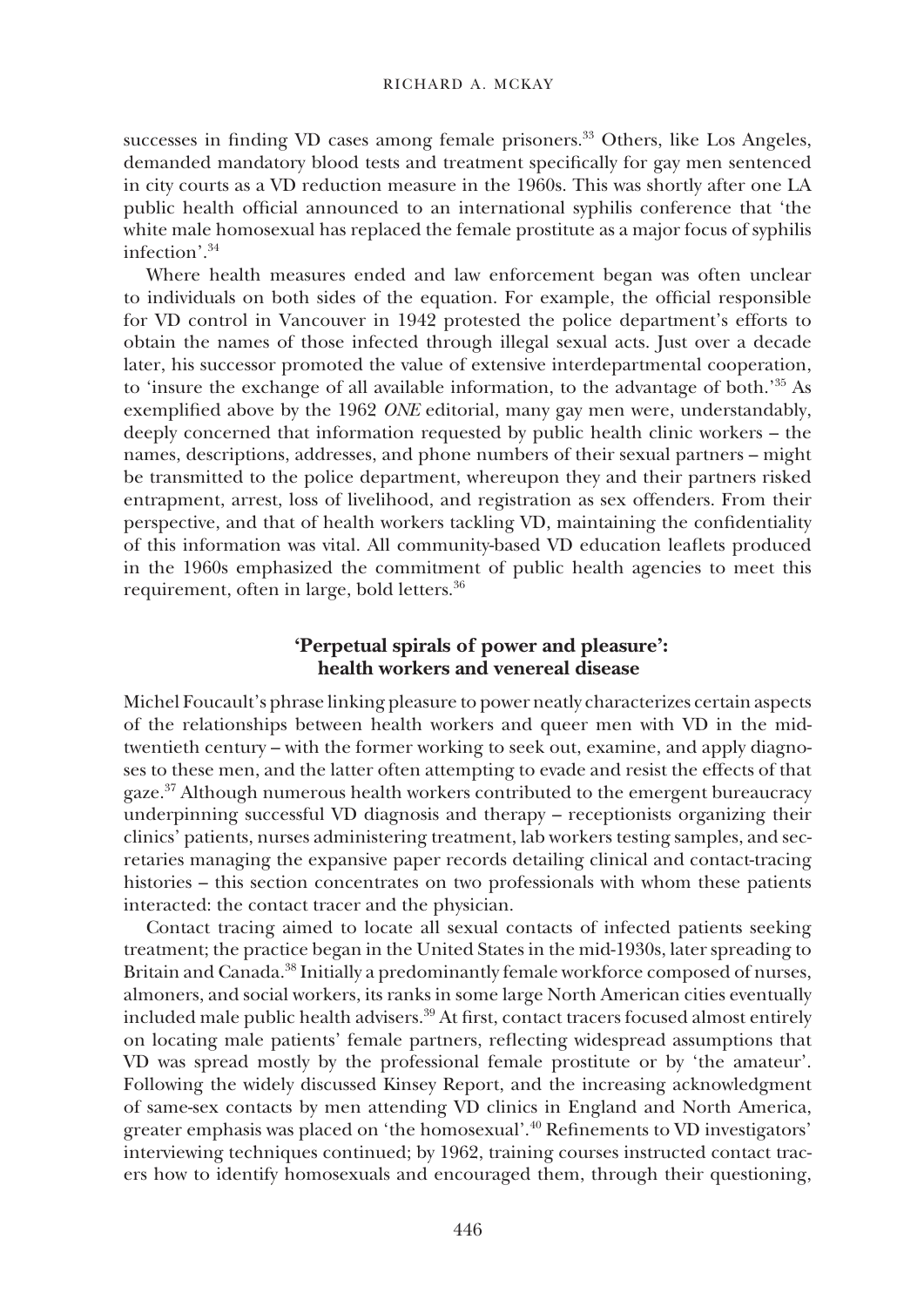to 'establish the fact that the patient is a sexually promiscuous person and that this promiscuity has developed into a continuous pattern from early in life'.41 By providing examples of how homosexual men might respond to evade certain questions, and explaining that '[c]ertain known occupations may suggest deviant sexual activity', the instruction of contact tracers continued the positivist nineteenth-century sexological project of defining and identifying 'the sexual deviant', and succeeded in locating many cases of VD.42 One Vancouver newspaper described a local epidemiologist, who had travelled to the US for his VD training, as being 'proud of his ability to flush out the "gay ones".<sup>43</sup>

Contact tracers lamented the fact that many private physicians failed to report the VD patients they treated; the detective trail often ran cold at the private clinic door. Sometimes this represented a potentially catastrophic spread of infection: reports suggested that certain practitioners' clientele consisted mainly of gay men, some of whom amassed dozens of partners while infectious. Often public health workers suspected that private physicians were shielding their patients, or were too busy for the time-consuming and unpaid task of interviewing them for information about their sexual partners. Health departments expended much effort educating private physicians about the value of their contact tracers and their absolute commitment to confidentiality.44 It is also true that many physicians remained unaware of the possibility of same-sex VD transmission. Formal education about sexual matters was minimal – a persistent problem throughout the twentieth century – and if doctors learned about homosexuality at all it was often as a foreign perversion, or a practice that conferred a protective effect compared to sex with a female prostitute.45 In some cases physicians may have held suspicions about certain patients' sexual orientation, yet were hesitant to ask prying questions or suggest rectal examinations for fear of losing clients.46 It seems likely, though, that a Czech émigré physician accurately summarized the American situation in the mid-1950s when he wrote that 'the nearly total lack of reports of primary syphilis in the mouth and rectum due to homosexual practices can only be explained by the lack of awareness of this possibility by doctors'.47

From the mid-1940s onward, physicians were advised to suspect homosexual relations and overcome a reluctance to conduct oral and rectal examinations for hidden lesions. One doctor urged his colleagues to look further: 'Because homosexuals are notoriously imaginative in their sexual behavior, the varied lesions of venereal disease may be found anywhere on the body.'48 Under the dominant sun of Freudian psychological theories, physicians learned that homosexuals' immature development made them self-loving, vain, cruel, amoral, risk-seeking, and untruthful, all of which fostered their characteristic promiscuity and propensity for VD infections.<sup>49</sup> These characterizations evidently shaped some practitioners' understanding of their patients, bringing mixtures of sympathy, disapproval, and disgust. One venereologist, who in 1965 took up a consultant position in a mid-sized English town, viewed most of his homosexually active patients as 'apprehensive and fearful persons desperately seeking sympathy and succour'. He recalled a middle-aged man from a small local town attending his clinic 'in tears':

He was unable to sit down and almost unable to walk from pain. He had had little sleep for several days and had restricted his intake of food and drink for more than a week as his venereal condition caused intense pain on passing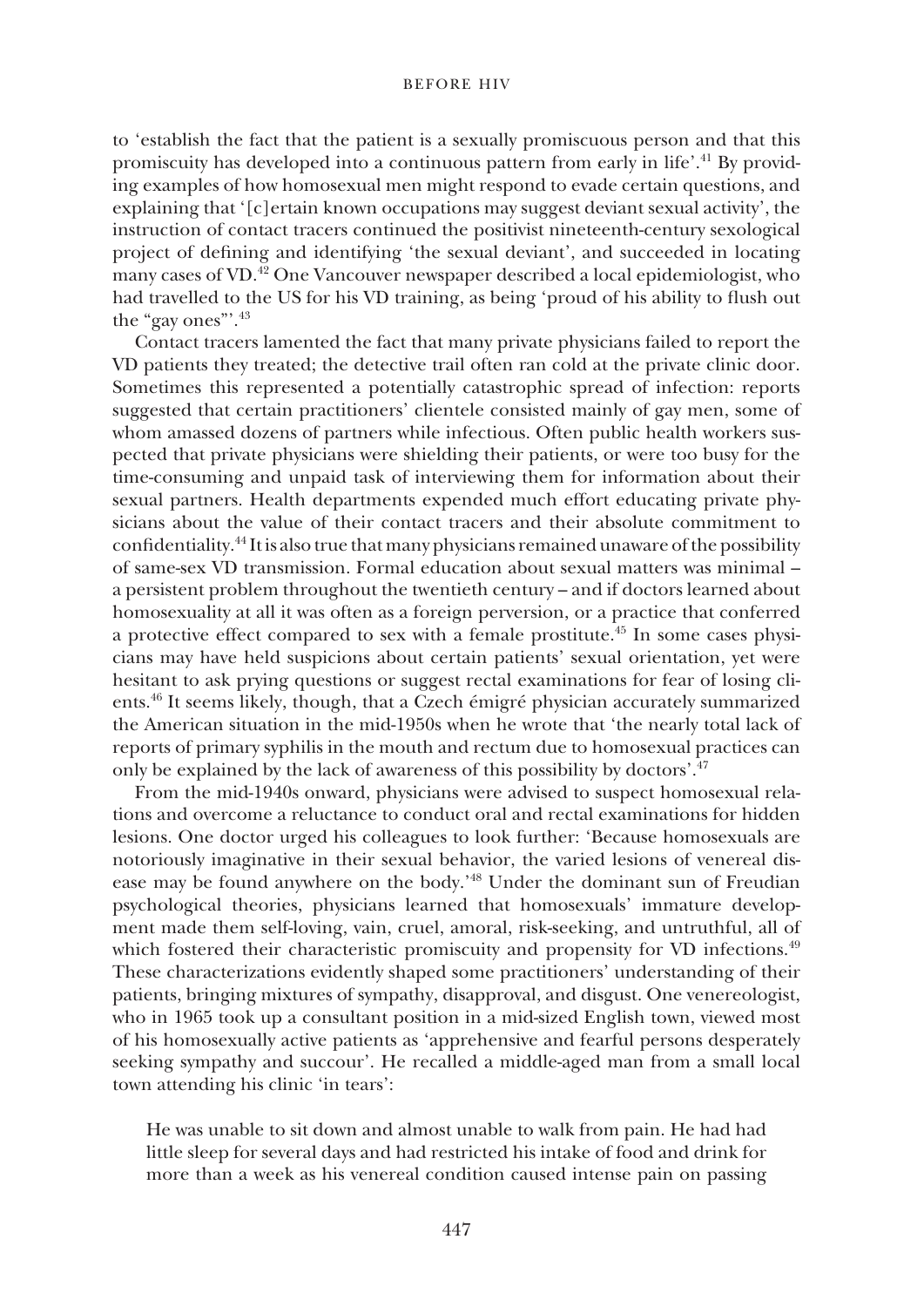urine and opening his bowels. The whole of his genital area was ulcerated as part of a widespread syphilitic rash and pus poured from his rectum which was infected with gonorrhoea. Trembling and humiliated he had almost lost the desire to live. A homosexual partner had driven him but only supported him as far as the threshold, lacking the courage or concern to stay with him.<sup>50</sup>

Increasingly vocal and visible lesbian and gay rights activism came to the fore in the late 1960s, drawing energy, inspiration, and individuals from the civil rights, women's health, and anti-war movements. Gay liberation's spirited activism fostered the development of more publicly apparent and politically active communities in many cities, some of which sponsored their own clinics and health outreach programmes. The Los Angeles Gay Community Service Center's VD clinic, Chicago's Howard Brown Memorial Clinic, New York City's Gay Men's Health Project, and Toronto's Hassle Free Clinic were among the better known of these new health initiatives. As part of this expanding medical infrastructure, gay and gay-friendly medical professionals, who were themselves occasionally VD patients, targeted poor physician training. They drew attention to the differential presentation of disease among homosexually active men, emphasizing the importance of oral and anal examinations. They also elucidated how different sexual practices, like oral-anal intercourse, had given rise to a new category of enterically spread VD, including amoebiasis, giardiasis, shighellosis, and hepatitis A. Sites of queer sex, like bathhouses, which had since the 1950s faced public health and civic scrutiny for facilitating VD transmission, saw gay doctors making new outreach efforts to test and treat those who attended, although some owners saw these efforts as bad for business. Perhaps the most significant outgrowth of the 1970s gay liberation health movement was the collaborative work between a number of gay VD clinics, the Centers for Disease Control, and the pharmaceutical company Merck to study the prevalence of hepatitis B and conduct clinical trials for a vaccine.<sup>51</sup>

# **Patient experiences: from 'terribly embarrassing and terribly pitiful' to 'red badges of courage'?**

In addition to enduring the widely felt stigma of medical conditions often associated with dirt and moral depravity, and often the need to pay for and juggle medical visits with work without raising employers' or family suspicions, men contracting infections through sexual liaisons with men encountered other significant challenges extending beyond their immediate physical health concerns. Few men with family doctors would previously have confided the specifics of their sexual attraction to their physicians; thus, they would have faced what for many would have been a humiliatingly frank conversation with their primary health-care provider, or the stress of concealing the source of their infection. Those who had gained access to networks of other gay men could inquire about local physicians who might be amenable to treating patients discreetly. In many cities, certain doctors – whether themselves closeted, non-discriminating, entrepreneurial or perhaps a combination of the three – became renowned for their expansive gay practices. For those who could not afford a private physician, the public clinic presented a mixed blessing. From the early twentieth century onward, these clinics increasingly provided affordable and sometimes free care with a minimum of moral condemnation, although even within the same clinic a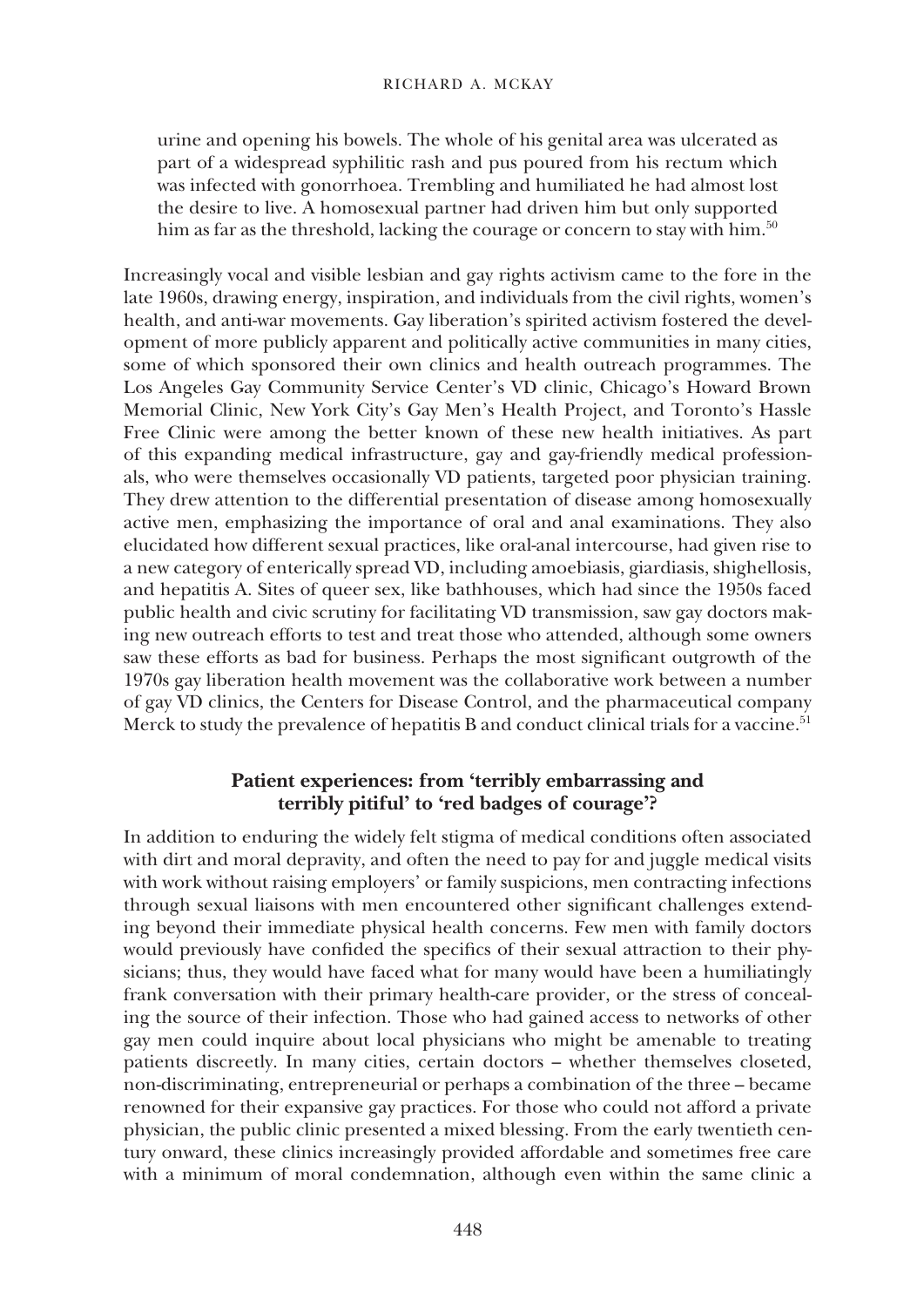patient's reception might differ drastically from one physician or nurse to another.<sup>52</sup> Nonetheless, significant numbers sought treatment from sources where disclosure could be minimized: as late as the 1960s, authorities would complain of patients seeking fraudulent cures from quacks and disreputable pharmacists.<sup>53</sup>

The location of a patient's physical complaint also coloured his experience, and to a considerable extent dictated the degree to which he might evade the health worker's scrutinizing gaze. While little about patients presenting with penile chancres or gonorrhoeal urethritis suggested homosexual contact, those with oral ulcers and certainly with anal disturbances would have aroused considerably more suspicion. That being said, the latter two locations would frequently go unexamined unless specifically prompted by the patient, so men with low-grade signs and symptoms might easily pass unnoticed – leading a Scottish committee reporting on sexually transmitted diseases to declare that 'passive homosexuals' were 'reservoirs of infection'.54 One gay observer of the homosexual scene in 1930s New York remarked that, while certainly not widespread, among anally receptive homosexual men 'syphilis of the anus' was 'a really pitiful affliction, being terribly embarrassing and terribly painful at once'.55 To this man, embarrassment was closely tied to the physical seat of the pain, a confirmation of one's demasculinization. Such humiliation caused some patients to delay seeking treatment, to their considerable distress, complicating the notion that venereal diseases were essentially minor irritations between penicillin's rise and the appearance of AIDS.

At public clinics, and to a lesser degree with private physicians, patients faced the ordeal of disclosing their infection's likely source. Many were deeply concerned about trusting government-employed contact tracers. In the 1950s, physicians realized that a good number of these patients reported female names for male sexual contacts. In some cases this was an ingenious balance between honesty and concealment whereby gay men provided the investigators with the widely employed feminine camp names used by their partners.<sup>56</sup>

In a letter to Donald Webster Cory, the pseudonym of one of the most widely read American authors on homosexuality in the 1950s and 1960s, one anonymous gay man in his early twenties wrote at length of his experience being diagnosed with syphilis at a New York City public clinic. Both he and Cory wished to highlight 'an old problem in a new form', one which had risen dramatically in importance since the Second World War, and Cory reprinted the letter in full. Several of the young man's points bear emphasizing here. First, the primary importance of personal networks over official channels: before attending the clinic, he consulted a gay friend who told him 'there was a lot of VD going around in New York, and that you can get it by having almost any kind of sex with an infected person'. Horrified that VD might have caused his anal discharge and spots on his torso, he visited a library to consult an encyclopaedia, but 'it didn't say anything about sores in the back'. Second, his lack of awareness: he admitted that he and most of his friends were 'pretty ignorant about it. How was I to know that that spot on that sailor's pipe was going to put me through such an ordeal?' Finally, he repeatedly expressed feelings of 'anguish and humiliation' in having to admit the source of his infection and submit to anal examinations by an intern and subsequently a team of medical students. It is likely that his sense of being scrutinized as 'a model specimen for their instructional purposes' was due in no small part to penicillin's success in reducing the prevalence of syphilis in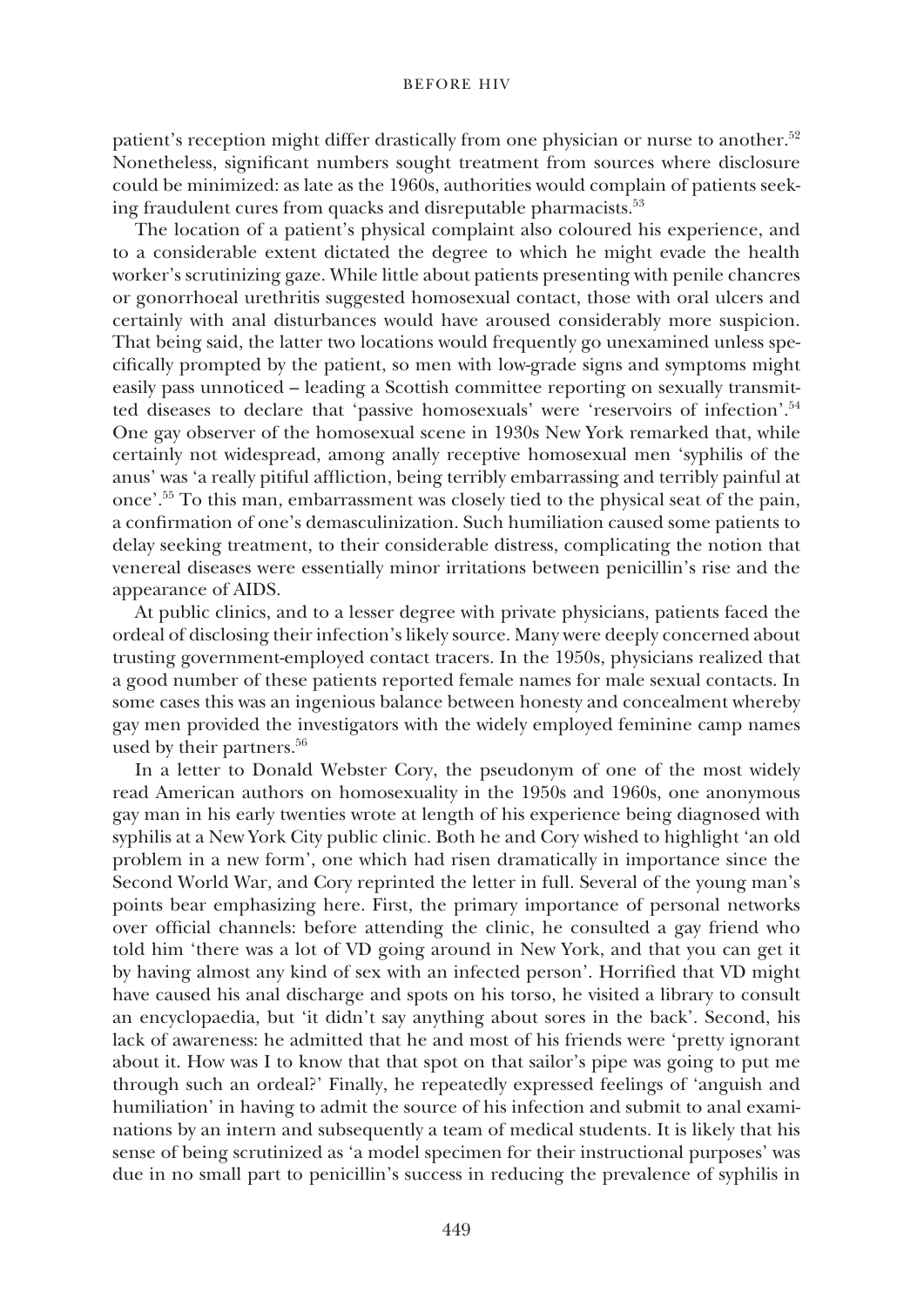the  $1950s$ <sup>57</sup> With clinical instruction on VD so limited, and infectious syphilis cases in such short supply, a number of forces compounded the scrutiny the young man received, and contributed to his sense of mortification.<sup>58</sup>

In many cases the availability of antibiotics reduced patients' concern about VD, and gay-run clinics succeeded in diminishing the stigma associated with infections during the 1960s and 1970s. With gay liberationist ideologies proposing that multiple sexual partners were the ties that bound the gay community together, some, like author Edmund White, were later quoted as saying that 'gay men should wear their sexually transmitted diseases like red badges of courage in a war against a sexnegative society'.59 Still, the experiences of men whose sexual lives straddled these therapeutic innovations, and who fell ill with other diseases like hepatitis, invite more complicated interpretations. Samuel Steward, an American gay man whose remarkable career trajectory took him from university English professor to tattoo shop owner and artist, is one telling example. In his early twenties, Steward contracted syphilis from a casual male partner; the shock of the infection, his sense of pollution, and a lengthy and painful treatment experience scared him from sex for some time. Having returned to a vigorous pursuit of sexual encounters, the unsettling shock revisited him once more with a gonorrhoea diagnosis in 1950. Later he was scared by the prospect of police and health department investigation when one of his sexual partners was diagnosed with syphilis and named him as a contact, and he fell very ill with hepatitis shortly after a sexually active holiday spent in San Francisco in 1953. Though he never followed through with his occasional ideas to give up sex completely, Steward would go on to think of the trauma of venereal infection as being an important example of a 'dividing point', one of a series of ruptures organizing the lives of all homosexual men. $60$ 

# **'VD is no camp': education and prevention**

Widespread reluctance to publicly discuss homosexuality fostered an environment where official efforts to address the transmission of VD generally ignored the possibility of same-sex transmission. This silence manifested in several ways. Many physicians, most of whom received very little education on sexual matters, remained unaware of this route of spread. Such ignorance of the possible risks of same-sex contacts also extended to queer men. Indeed, in times and places where the threat of VD was tied so closely to vaginal intercourse with female prostitutes, some interpreted the silences surrounding homosexual activity and male prostitution as suggestions that engaging in these realms conferred a *reduction* in risk, in the same way that they helped men avoid unwanted pregnancy. For instance, Richard von Krafft-Ebing, the Viennese psychiatrist who established himself as a late-nineteenth-century expert on homosexuality, interpreted cases and compiled editions of his *Psychopathia Sexualis* at a time when syphilis and fears of the disease were widespread. He hypothesized that among the reasons why some men might seek sexual contact with other men was a 'hypochondriacal fear of infection in sexual intercourse; or on account of an actual infection'.<sup>61</sup> Similarly, the expression 'Better a little shit than a chancre', which circulated in New York's Harlem district during the 1920s – an area with many unmet social and health needs during a period of more relaxed social mores and widespread prostitution – suggests how some men rationalized this safer-sex belief. $62$  In the 1950s and 1960s, public health physicians continued to express concern that homosexual men were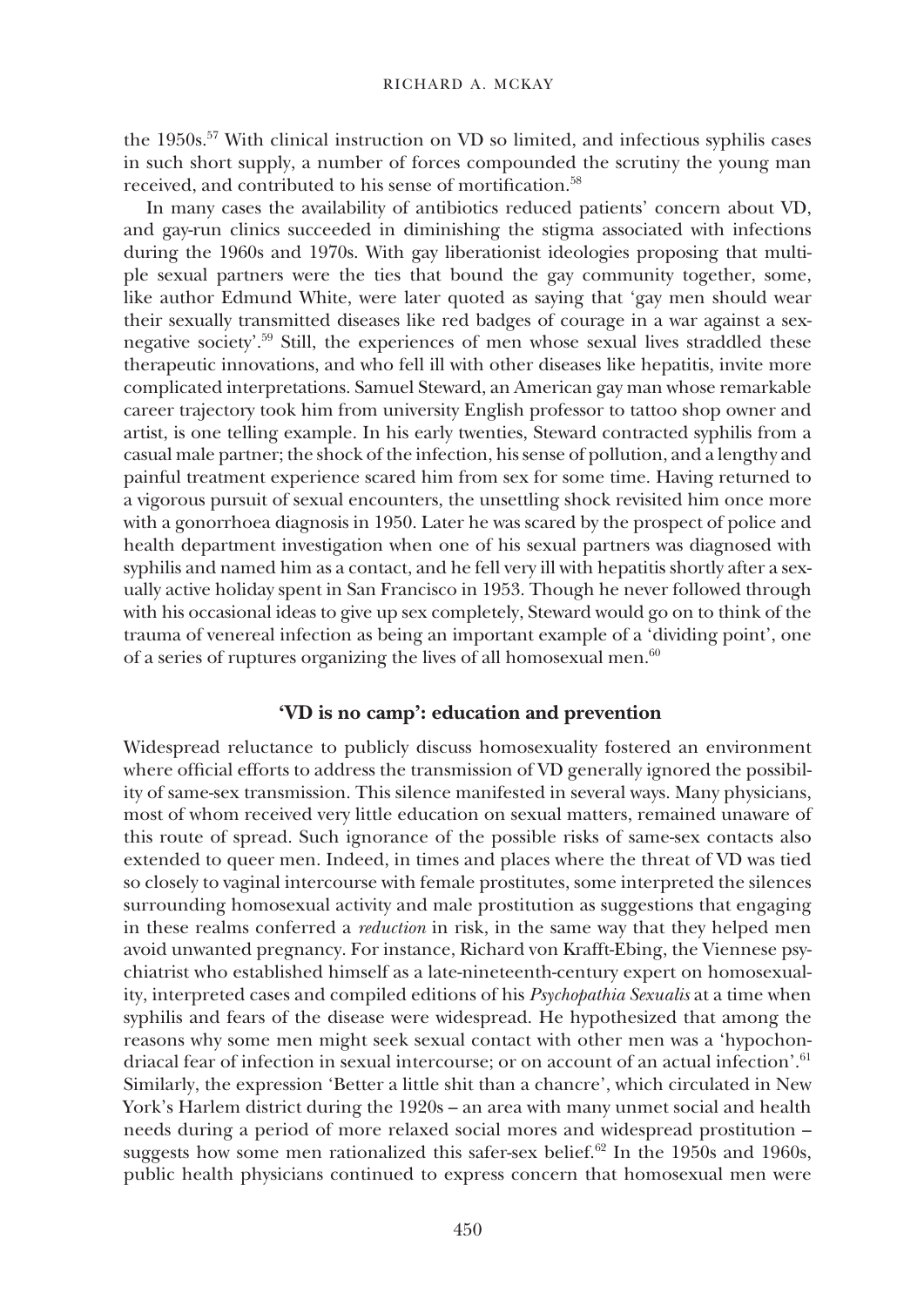unaware that sexual contact could bring VD. Many seemed to view this particular consequence of sex, like pregnancy, as a concern solely affecting heterosexuals.<sup>63</sup>

As public health workers became more aware that sex between men could transmit disease, they were cautious in their attempts to promote this understanding. Information leaflets distributed by health authorities might cover all bases by indicating that syphilis or gonorrhoea could be spread from one infected 'person' to another, without specifying the sex of the persons involved – though of course this risked readers projecting their own assumptions onto the documents. As long as laws banned same-sex sexual contact, many health workers felt compelled to exercise caution, since there was a fear in some quarters that open discussion risked promoting the taboo – and illegal – practices. In 1963, at a time when the VD Program of the Communicable Disease Center (later the Centers for Disease Control) was otherwise encouraging its public health advisors to be assertively resourceful in their efforts to reduce VD transmission, its director chastised an advisor who spoke publicly, without prior clearance, on the issue of VD and homosexuality at a North Carolina medical society.64 Although in 1957 the VD Program had relocated from Washington to Atlanta, the political reach of the capital remained strong over this stretch of distance and time. 'Washington is regarding VD education and behavioral studies as sensitive areas and screening for policy', wrote a representative of the CDC's Information Office in 1964.65 There is no doubt that these political misgivings impeded the promotion of this knowledge, and required agencies seeking to make inroads to exercise strong discretion. That same year, as part of the nation's drive to eradicate syphilis by 1972, representatives of New York City's Department of Health teamed up with the Mattachine Society of New York, the nation's largest homophile organization, which sought to promote public understanding of 'sexual variants'. Their collaborative effort led to one of the earliest health leaflets created by and for gay men, entitled 'VD is No Camp'. Ten thousand copies were printed for distribution, though city workers were careful to insist that their assistance went uncredited.<sup>66</sup>

In the absence of official information and before homophile organizations began filling this void in the mid-1960s, queer men adopted numerous strategies to protect their health and safety. Many undoubtedly read official guidelines against the grain to find information that they could adapt to their own sexual circumstances.<sup>67</sup> Tabloid gossip columns, often the earliest published sources of community information, would occasionally warn readers of VD outbreaks.<sup>68</sup> Given their shared positions as sexual outlaws in overlapping social spaces until the mid-twentieth century, it is unsurprising to see queer men drawing on techniques employed by female prostitutes to reduce their risk. 'Frenching', a commonly employed phrase denoting oral-genital sex, was deemed by many sexually active individuals to be safer than vaginal or anal intercourse, not least because it allowed for close inspection of the partner's penis for chancres or discharge.<sup>69</sup> Experienced female prostitutes were known to reduce their infection risk by refusing partners who failed such visual examinations; similarly, some gay men carried small penlights with them to allow quick partner check-ups in a city's dark corners.70 Among those familiar with the risks, men who enjoyed being the receptive partner in anal intercourse were deemed, like the female prostitute, to be at higher risk of acquiring venereal infections. Another technique some of these men borrowed from female prostitutes was the practice of post-intercourse douching with an antiseptic solution.<sup>71</sup>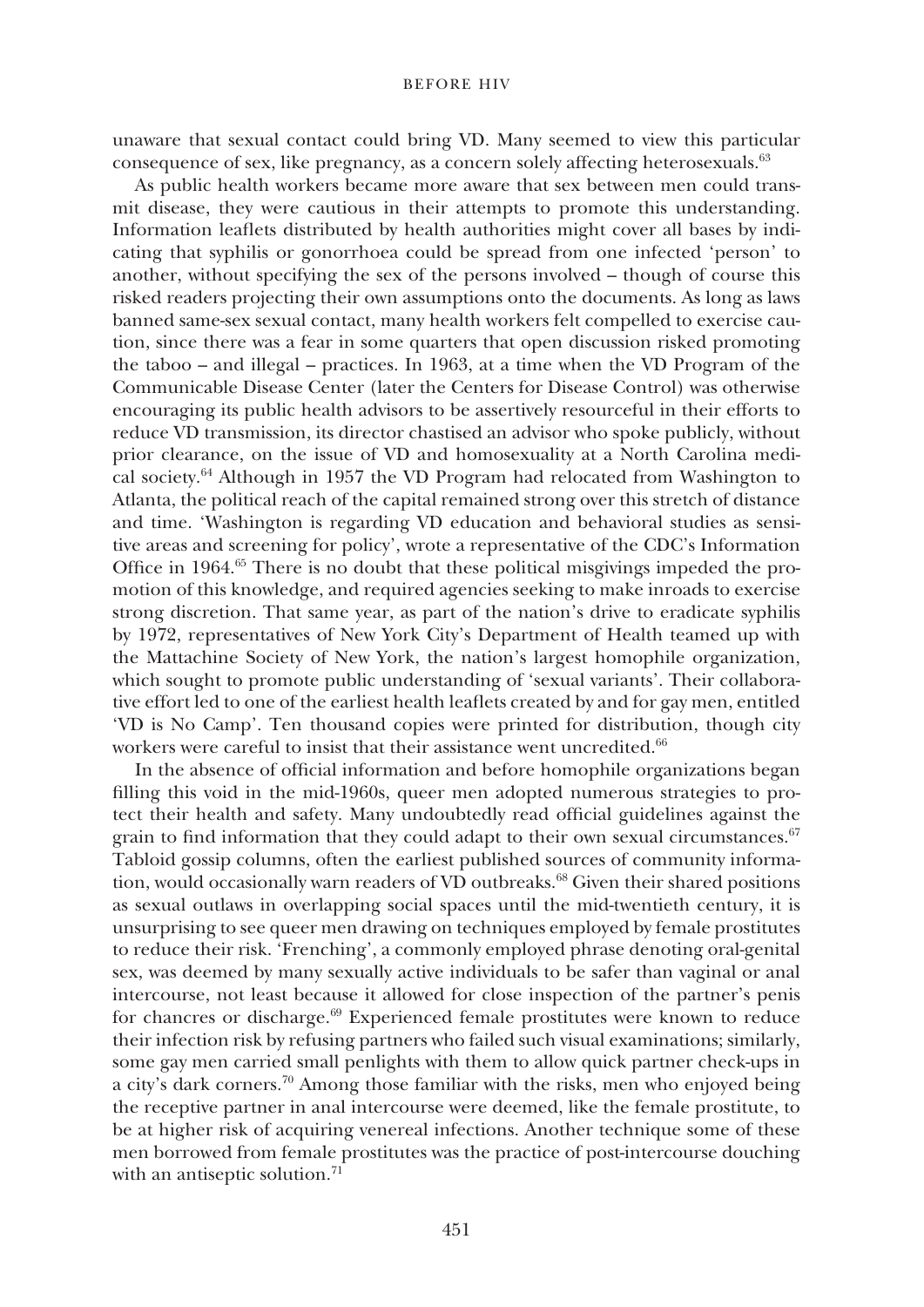Millions of enlisted men learned of the benefits of condom use and post-coital prophylactic disinfection through their Second World War training. It is not known how many would have thought to use condoms for protection in their same-sex encounters, though it seems plausible that some would have done so in the post-war years. Certainly the practice was rare by the 1970s; VD investigators remembered gay men laughing at the suggestion that they might consider using condoms, and one queer-identified man recalled thinking that men using condoms before the AIDS epidemic were fetishists.72 By contrast, post-encounter genital washing formed part of standard healthy sex guidelines that gay men encountered in community-produced literature in the late 1960s and 1970s.73 Finally, from the early 1960s some doctors regularly recommended their gay patients practise pre-exposure prophylaxis by taking penicillin pills if they foresaw the chance of an exposure with an infected partner. The fears of drug-resistance and sex without consequences raised in the ensuing conversations would presage many that would follow in the course of the HIV/AIDS epidemic decades later.74

## **Conclusion**

At the close of the Second World War, and throughout much of England and North America, many health workers and queer men were unaware that same-sex contact could transmit VD. This changed significantly between the late 1940s and the 1970s, as queer men gradually became the focus of heightened political and public health surveillance, and the incidence of VD among them appeared to rise. The increasing visibility of lesbian and gay communities and the rise of gay liberation had mixed results. By the 1970s gay men managed to shake off the shackles of medically defined deviance with a successful campaign against psychiatry's classification of homosexuality as a mental illness. On the other hand, much older links between same-sex activity and physical sickness were at the same time being reinscribed. These associations would become cemented for decades with the emergence of the HIV/AIDS epidemic in the 1980s.

Three brief concluding observations bear emphasizing here, to link with themes emerging elsewhere in this book. First, the shifting connections made between sexual activity among men and VD – ranging from tacit awareness to impressions of relative safety and then to increased risk – highlight the markedly contingent nature of beliefs about disease over time. Disease ecology, population movements, fears about prostitution amid rapid urbanization, changing axes of sexual orientation and identity, and shifts in physician education – these were but some of the factors whose changing configurations affected the comparative visibility or obscurity of same-sex VD transmission. Second, during a Cold War period that saw the widespread growth of highly developed technological systems in health and medicine, the bureaucratic technologies that rendered queer men most readily visible were remarkably simple. Developments in contact tracing and refined interviewing techniques were ultimately far more successful than failed hi-tech screening efforts like the Canadian fruit machine, and harkened back to administrative advances from earlier decades. This relates to the third observation: in the context of risk-factor epidemiology for chronic diseases, the dominant medical research paradigm of the Cold War period, there was something decidedly old-fashioned, even déclassé, about efforts to identify homosexual men and link them to the spread of VD. As the investigation of disease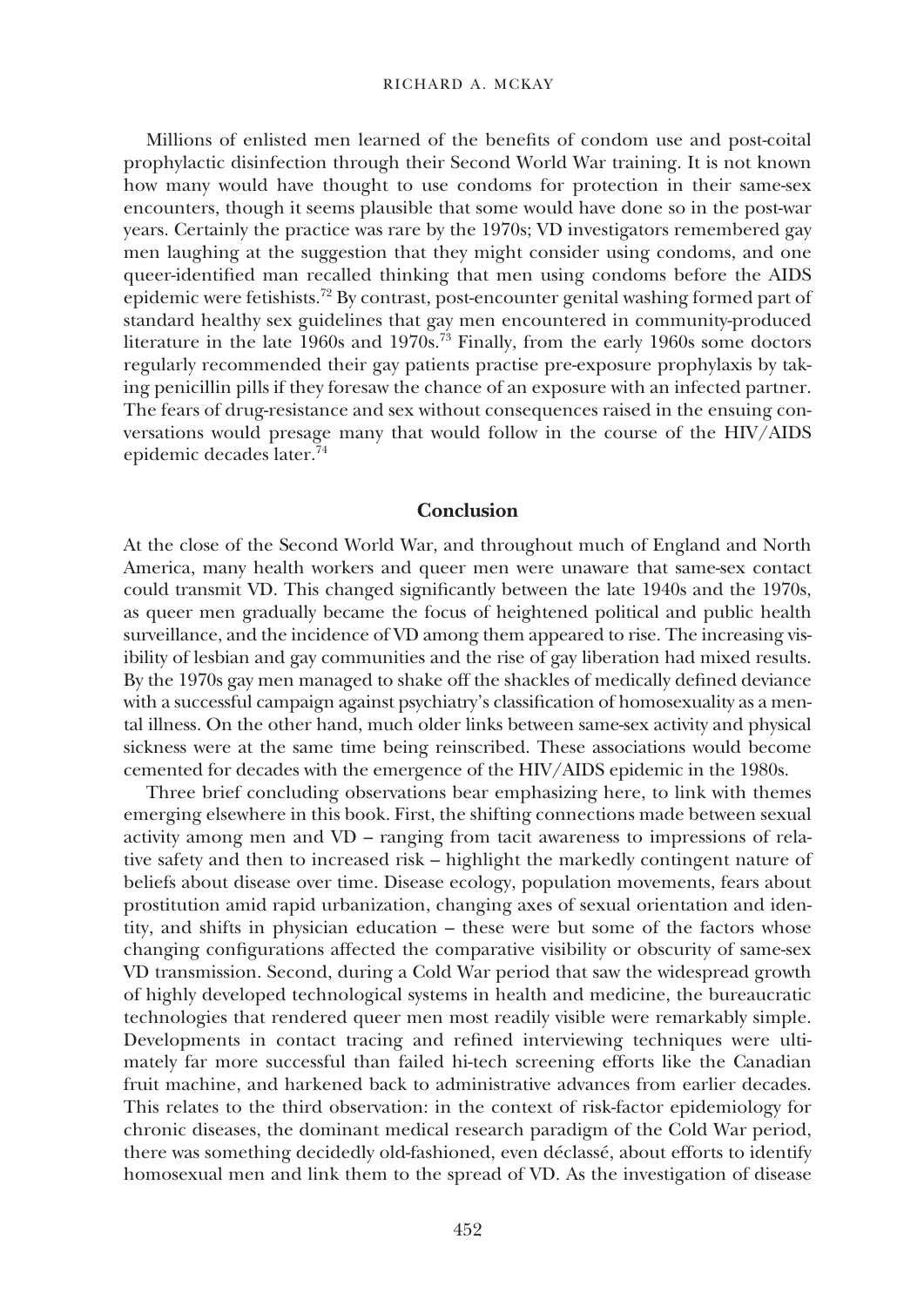risk became focused on multifactorial webs of causation, health workers who concentrated on the social webs of well-established VD transmission moved to the periphery of professional practice; they remained there until the dramatic re-entry of infectious disease with the rise of the HIV/AIDS epidemic.75

Some issues from this earlier era would continue to feature strongly as HIV took hold. Gay activists' concerns about the confidentiality of their health information became one key battleground, and organised resistance to attempts to enact quarantine measures and mandatory testing for those infected with HIV ensured a legacy of special care given to the results of tests for the infection. Medical and popular understandings cast both queer men and female prostitutes as groups at risk for the new disease. However, the strength of the old conceptual and social affiliations linking the two groups together was rapidly dissolving. As the tide of public opinion against homosexuality peaked then began to fall in the twentieth century's last decade, those middle-class representatives of the lesbian and gay communities who survived the epidemic would see their social capital grow. Perhaps most importantly, in the absence of meaningful official assistance, and amid suggestions that they abstain from sex to avoid disease, gay men drew upon a historical legacy of pragmatic self-help. They appropriated the condom and developed a safer-sex ethos that built upon gay liberationist ideas while at the same time acknowledging the risks of acquiring infections through frequent partner exchange. By 'queering' the condom and pushing back against an often hostile world, gay communities ensured that same-sex encounters could continue, empowering pleasure and connection just as HIV presented a devastating new dividing point to the lives of many queer men.

#### **Notes**

- 1 Authors addressing this subject have generally done so in passing: J. Cassel, 'Making Canada Safe for Sex: Government and the Problem of Sexually Transmitted Disease in the Twentieth Century', in C. Naylor (ed.), *Canadian Health Care and the State: A Century of Evolution*, Montreal: McGill-Queen's University Press, 1992, pp. 141–92; J. Oriel, *The Scars of Venus: A History of Venereology*, London: Springer-Verlag, 1994; G. Rotello, *Sexual Ecology: AIDS and the Destiny of Gay Men*, New York: Plume, 1998, pp. 38–64; A. Mooij, *Out of Otherness: Characters and Narrators in the Dutch Venereal Disease Debates 1850–1990*, trans. B. Jackson, Amsterdam and Atlanta: Rodopi, 1998, pp. 180–8; R. Davidson, '"The Price of the Permissive Society": The Epidemiology and Control of VD and STDs in Late-Twentieth-Century Scotland', in R. Davidson and L. Hall (eds), *Sex, Sin and Suffering: Venereal Disease and European Society since 1870*, London: Routledge, 2001, pp. 220–36; D. Evans, 'Sexually Transmitted Disease Policy in the English National Health Service, 1948–2000: Continuity and Social Change', in Davidson and Hall (eds), *Sex, Sin and Suffering*, pp. 237–52. Two exceptions are: M. Brown, '2008 Urban Geography Plenary Lecture: Public Health as Urban Politics, Urban Geography: Venereal Biopower in Seattle, 1943–1983', *Urban Geography*, 2009, vol. 30, 1–29; and C. Batza, 'Before AIDS: Gay and Lesbian Community Health Activism in the 1970s', D.Phil. dissertation, University of Illinois at Chicago, 2012.
- 2 'Before HIV: Homosex and Venereal Disease, c.1939–1984', Wellcome Trust grant no. 098705, Department of the History and Philosophy of Science, University of Cambridge, 2013–17.
- 3 L. Rupp, 'The Persistence of Transnational Organizing: The Case of the Homophile Movement', *American Historical Review*, 2011, vol. 116, 1014–39.
- 4 Florentine magistrate records from 1496 to 1497, for example, indicate that a 40-year-old man 'did not sodomize' a 17-year-old youth on account of the latter's anal venereal complaint, fellating him instead; see n. 26, in M. Rocke, *Forbidden Friendships: Homosexuality and Male*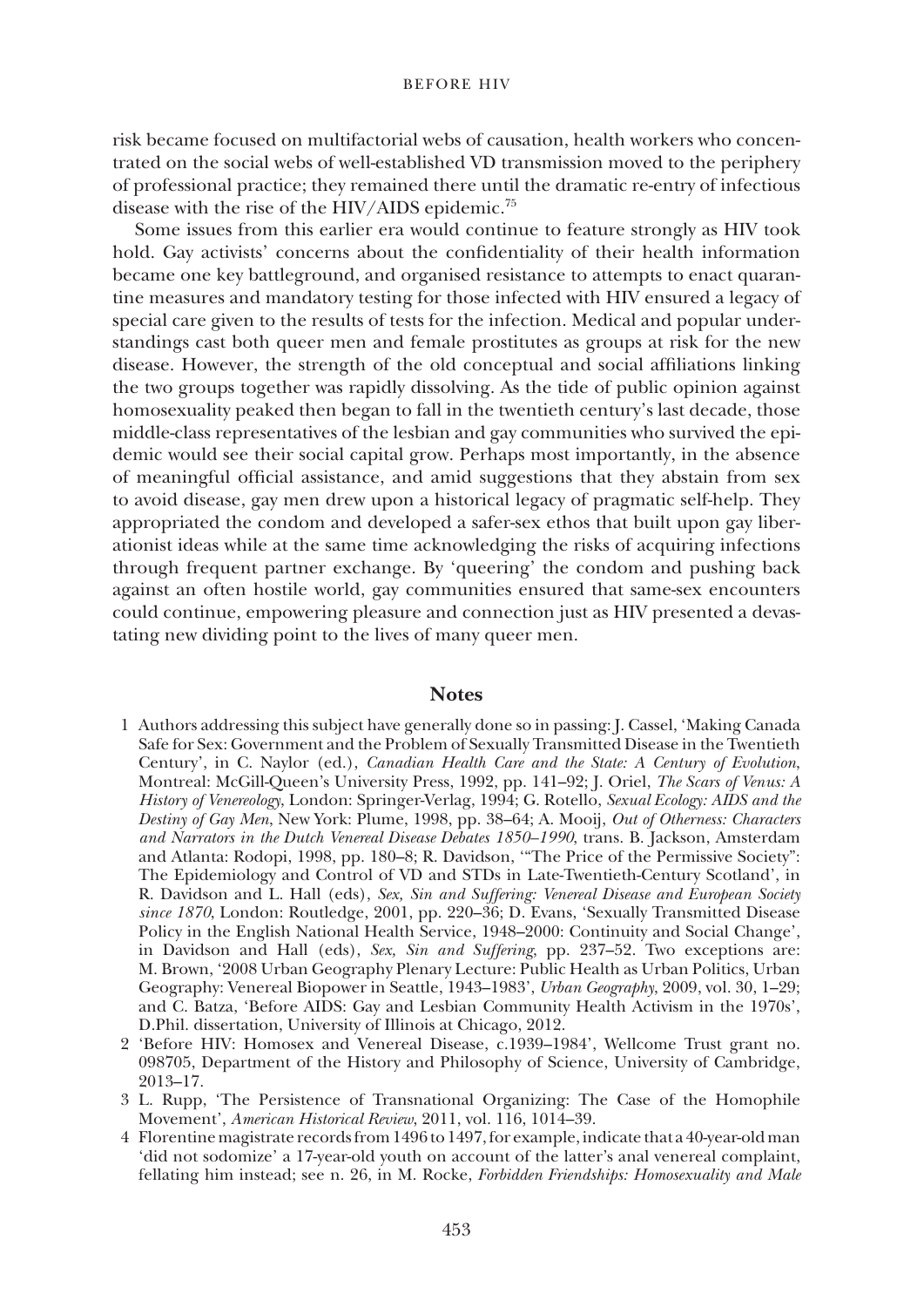*Culture in Renaissance Florence*, New York: Oxford University Press, 1996, p. 284. By the midsixteenth century, Lucca, Florence's neighbouring city-state, had firmly linked anal sex with the transmission of the 'French Disease' – a condition resembling modern-day syphilis; see M. Hewlett, 'The French Connection: Syphilis and Sodomy in Late-Renaissance Lucca', in K. Siena (ed.), *Sins of the Flesh: Responding to Sexual Disease in Early Modern Europe*, Toronto: Centre for Reformation and Renaissance Studies, 2005, pp. 239–60.

- 5 G. Rousseau, 'Policing the Anus: Stuprum and Sodomy According to Paolo Zacchia's Forensic Medicine', in K. Borris and G. Rousseau (eds), *The Sciences of Homosexuality in Early Modern Europe*, London: Routledge, 2008, pp. 75–91.
- 6 Trial of Mustapha Pochowachett (t16940524-20), May 1694, *Old Bailey Proceedings Online*, http://www.oldbaileyonline.org, accessed 18 June 2015.
- 7 J. Marten, *A True and Succinct Account of the Venereal Disease*, 4th edn, London, 1706, pp. 51–2.
- 8 J. Marten, *A Treatise of the Venereal Disease*, 7th edn, London, 1711, pp. 345–7.
- 9 K. Siena, 'The Strange Medical Silence on Same-Sex Transmission of the Pox, c.1660–c.1760', in Borris and Rousseau (eds), *Sciences of Homosexuality*, pp. 115–33; C. Berco, 'Syphilis and the Silencing of Sodomy in Juan Calvo's *Tratado Del Morbo Gálico*', in Borris and Rousseau (eds), *Sciences of Homosexuality*, 92–113.
- 10 C. Emsley, T. Hitchcock, and R. Shoemaker, 'London History: A Population History of London', *Old Bailey Proceedings Online*, http://www.oldbaileyonline.org, version 7.0, accessed 31 Aug. 2015.
- 11 M. McIntosh, 'The Homosexual Role', *Social Problems*, 1968, vol. 16, 182–92; G. Kinsman, *The Regulation of Desire: Sexuality in Canada*, Montreal: Black Rose Books, 1987, pp. 39–40; J. Weeks, 'The "Homosexual Role" after 30 Years: An Appreciation of the Work of Mary Mcintosh', *Sexualities*, 1998, vol. 1, 140.
- 12 H. Cocks, *Nameless Offences: Homosexual Desire in the 19th Century*, London: I.B. Tauris, 2003, pp. 15–49. For further discussion of deviance as disease, see Jana Funke's chapter in this volume.
- 13 J. Casper, *A Handbook of the Practice of Forensic Medicine, Based Upon Personal Experience*, 3rd edn, trans. G. Balfour, London: New Sydenham Society, 1864, vol. 3, pp. 328–41; A. Tardieu, *Étude médico-légale sur les attentats aux moeurs*, 5th edn, Paris: J. B. Baillière et Fils, 1867, pp. 171–263. Weeks suggests, however, that these European authorities were little known in nineteenth-century England: J. Weeks, *Sex, Politics, and Society: The Regulation of Sexuality since 1800*, 2nd edn, London: Longman, 1989, p. 101.
- 14 J. Comte, 'Syphilis and Sex: Transatlantic Medicine and Public Health in Argentina and the United States, 1880–1940', D.Phil. dissertation, University of Pittsburgh, 2013, pp. 27–120.
- 15 A. Kinsey, W. Pomeroy, and C. Martin, *Sexual Behavior in the Human Male*, Philadelphia: W. B. Saunders Company, 1948, pp. 610–66.
- 16 For example: G. Kulchar and E. Ninnis, 'Tracing the Source of Infection in Syphilis', *Journal of Social Hygiene*, 1936, vol. 22, 370–73; A. Jones and L. Janis, 'Primary Syphilis of the Rectum and Gonorrhea of the Anus in a Male Homosexual Playing the Role of a Female Prostitute', *American Journal of Syphilis, Gonorrhea, and Venereal Diseases*, 1944, vol. 28, 453–57; H. Goodman, 'An Epidemic of Genital Chancres from Perversion', ibid., 310–14; B. Kanee and C. Hunt, 'Homosexuality as a Source of Venereal Disease', *Canadian Medical Association Journal*, 1951, vol. 65, 138–40.
- 17 For an example of the earlier type, see C. Marshall, 'Anal Chancre Resulting from Pederasty', *American Journal of Syphilis*, 1919, vol. 3, 454–6.
- 18 D. Johnson, *The Lavender Scare: The Cold War Persecution of Gays and Lesbians in the Federal Government*, Chicago: University of Chicago Press, 2004; F. Mort, *Capital Affairs: London and the Making of the Permissive Society*, London: Yale University Press, 2010, pp. 139–96; G. Kinsman and P. Gentile, *The Canadian War on Queers: National Security as Sexual Regulation*, Vancouver: UBC Press, 2010, pp. 53–114, 168–90.
- 19 New York City Municipal Archives, Health Commissioner Records, Accession 90–116 (NYCMA MC), Box 289, folder: American Social Hygiene Association, 'Changing Aspects and New Challenges', session led by S. Frank, reported in the American Social Hygiene Association's 'Highlights of the National Conference on Social Hygiene', New York, 5–6 March 1953, p. 42.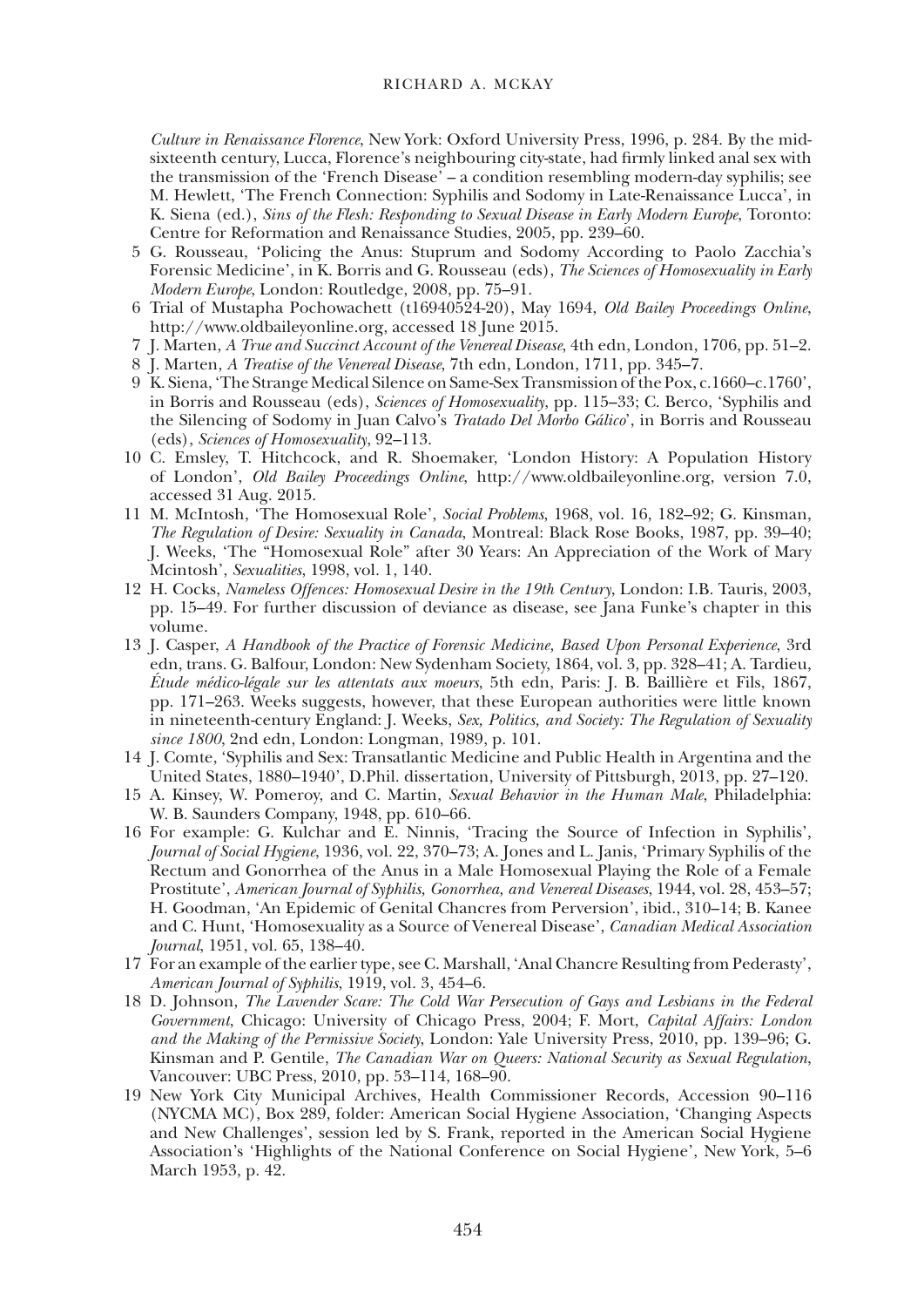- 20 C. Jackson, 'Syphilis: The Role of the Homosexual', *Medical Services Journal, Canada*, 1963, vol. 19, 638.
- 21 I. Schamberg, 'Syphilis and Sisyphus', *British Journal of Venereal Diseases*, 1963, vol. 39, 91–2.
- 22 Mr. D. G., 'Readers Write', *Mattachine Review*, 1957, vol. 3, no. 12, 4.
- 23 'Venereal Disease in the Homosexual', *Mattachine Review*, 1960, vol. 6, no. 5, 7.
- 24 D. Slater, 'Editorial', *ONE*, 1962, vol. 10, no. 10, 4–5.
- 25 J. D'Emilio, *Sexual Politics, Sexual Communities: The Making of a Homosexual Minority in the United States, 1940–1970*, 2nd edn, Chicago: University of Chicago Press, 1998; A. Bérubé, *Coming Out Under Fire: The History of Gay Men and Women in World War II*, 20th anniversary edn, Chapel Hill: University of North Carolina Press, 2010; Kinsman, *Regulation of Desire*, pp. 109–38; M. Houlbrook, *Queer London: Perils and Pleasures in the Sexual Metropolis, 1918–1957*, London: University of Chicago Press, 2005, pp. 195–6, 236–9.
- 26 R. Swank, 'Venereal Disease Contact Interviewing', training manual, Alto Medical Center, 5 February 1951, p. 39, courtesy of Fred A. Martich, retired CDC Public Health Advisor, Watsonian Society, Atlanta.
- 27 Mort, *Capital Affairs*, pp. 139–96.
- 28 Those aiming to repeal the Contagious Disease Acts in late-nineteenth-century Britain claimed that prostitutes were blamed for VD transmission that actually took place among men in the Royal Navy; see J. Walkowitz, *Prostitution and Victorian Society: Women, Class, and the State*, Cambridge: Cambridge University Press, 1980, p. 130.
- 29 G. Chauncey, *Gay New York: Gender, Urban Culture, and the Making of the Gay Male World, 1890–1940*, New York: Basic Books, 1994, p. 78; Houlbrook, *Queer London*, pp. 68–92.
- 30 L. Hall, 'What Shall We Do With the Poxy Sailor?', *Journal for Maritime Research*, 2004, vol. 6, 113–44.
- 31 Thomas Painter, 'Male Homosexuals and Their Prostitutes in Contemporary America', 1941, unpublished typescript, vol. 1, pp. 96–7, Thomas N. Painter Collection, courtesy of The Kinsey Institute for Research in Sex, Gender, and Reproduction.
- 32 H. Goodman, 'The Male Homosexual and Venereal Diseases', *Acta Dermato-Venereologica*, 1958, vol. 38, 274–82.
- 33 'Jail to Test All for VD', *Vancouver News-Herald*, 12 November 1948, 1.
- 34 R. Sachs, 'Effect of Urbanization on the Spread of Syphilis', in *World Forum on Syphilis and Other Treponematoses*, Washington, DC: US Government Printing Office, 1964, p. 155.
- 35 D. Cleveland, *Annual Report of the Division of Venereal Disease Control of the Provincial Board of Health for the year 1942*, Victoria, BC: 1943, p. 14; A. Nelson, 'Police and Health Cooperation in VD Control: The Vancouver Story', *Journal of Social Hygiene*, 1953, vol. 39, 393.
- 36 For example, New York Public Library, Mattachine Society, Inc. of New York Records, Box 11, Folder 4, 'VD is No Camp', leaflet, 1964.
- 37 M. Foucault, *The Will to Knowledge: The History of Sexuality, Volume 1*, 1978, trans. R. Hurley, 1998 edn, London: Penguin Books, p. 45.
- 38 A. Brandt, *No Magic Bullet: A Social History of Venereal Disease in the United States since 1880*, New York: Oxford University Press, 1987, p. 150; 'Editorial: The Venereal Disease Contact', *British Journal of Venereal Diseases*, 1945, vol. 21, 1.
- 39 B. Meyerson, F. Martich and G. Naehr, *Ready to Go: The History and Contributions of U.S. Public Health Advisors*, Research Triangle Park, NC: American Social Health Association, 2008, pp. 7–67.
- 40 F. Jefferiss, 'Venereal Disease and the Homosexual', *British Journal of Venereal Diseases*, 1956, vol. 32, 17–20; J. Tarr, 'The Male Homosexual and Venereal Disease', *GP* [*General Practitioner*], 1962, vol. 25, 91–7.
- 41 Venereal Disease Branch, *Field Manual*, Atlanta: Communicable Disease Center, Venereal Disease Branch, 1962, manual, pp. E15–21.
- 42 Ibid., E15; P. Davies et al., *Sex, Gay Men and AIDS*, London: Falmer Press, 1993, pp. 40–3.
- 43 A. Myers, 'VD Festers in the Haven of Skid Row', *Vancouver Sun*, 25 November 1964, 15.
- 44 Committee on Public Health of the New York Academy of Medicine, 'Resurgence of Venereal Disease', *Bulletin of the New York Academy of Medicine*, 1964, vol. 40, 802–23.
- 45 L. Potter, *Strange Loves: A Study in Sexual Abnormalities*, New York: National Library Press, 1933, pp. 4–9.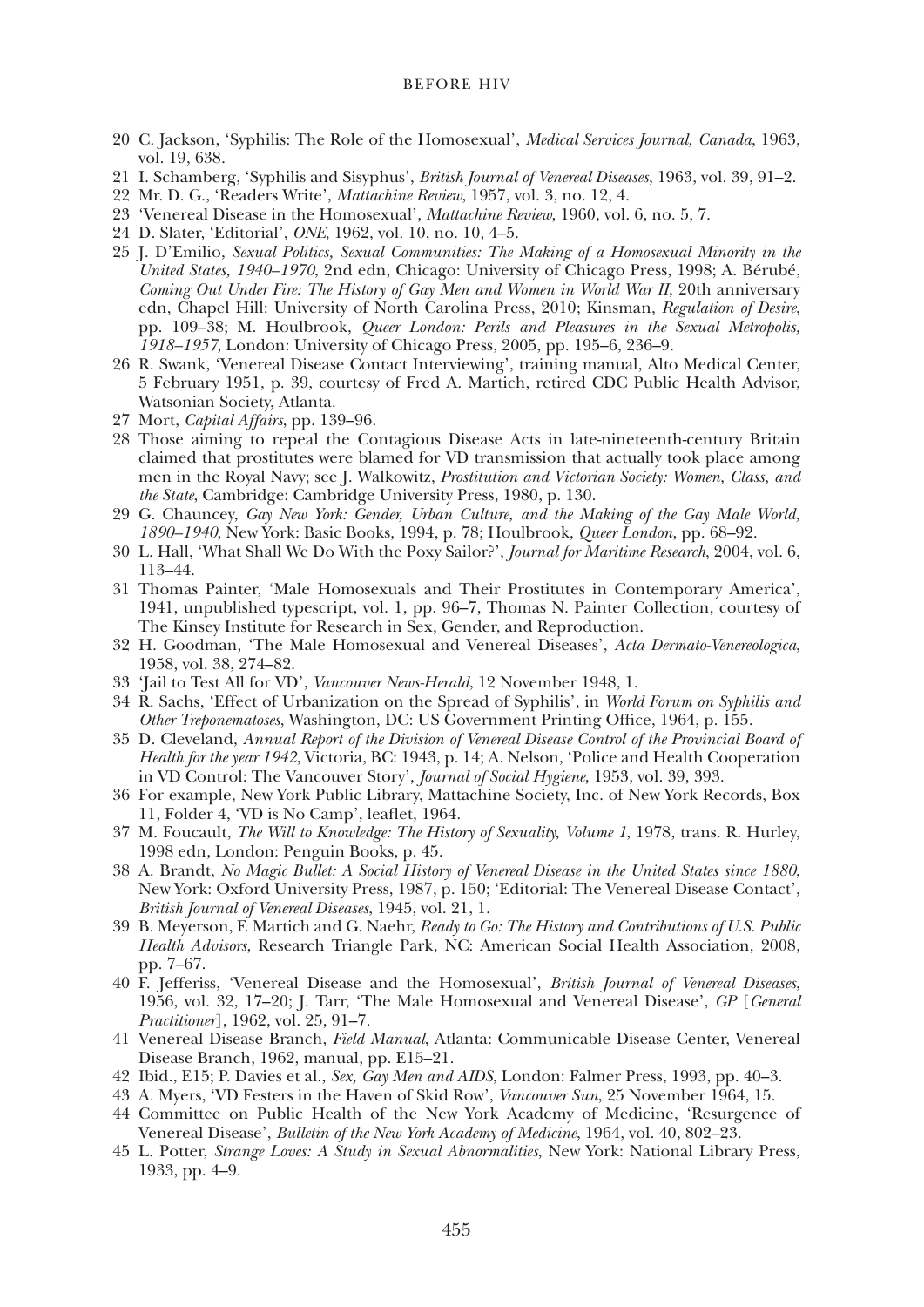- 46 M. D., 'Readers Write', *Mattachine Review*, 1958, vol. 4, no. 3, 28.
- 47 H. Hecht, 'Venereal Diseases in Homosexuals', *Acta Dermato-Venereologica*, 1957, vol. 37, 183. 48 Tarr, 'Male Homosexual', 92.
- 49 J. Hinrichsen, 'The Importance of a Knowledge of Sexual Habits in the Diagnosis and Control of Venereal Disease, with Special Reference to Homosexual Behavior', *The Urologic and Cutaneous Review*, 1944, vol. 48, 469–86; E. Bergler, *One Thousand Homosexuals: Conspiracy of Silence, or Curing and Deglamorizing Homosexuals?*, Paterson, NJ: Pageant Books, 1959, pp. 243–9.
- 50 S. Laird, *Roses in December: Memories of the Early Antibiotic Age*, Braunton, Devon: Merlin Books, 1990, p. 320.
- 51 D. Ostrow, T. Sandholzer, and Y. Felman (eds), *Sexually Transmitted Diseases in Homosexual Men: Diagnosis, Treatment, and Research*, London: Plenum Medical Book Company, 1983; Batza, 'Before AIDS', pp. 233–65.
- 52 For example, E. Heaman, *St Mary's: The History of a London Teaching Hospital*, Montreal and Kingston: McGill-Queen's University Press, 2003, pp. 186–8.
- 53 Canadian Lesbian and Gay Archives, Toronto: B.C., 'Ask the Roving Reporter . . .', *ASK*  [*Association for Social Knowledge*] *Newsletter*, Oct. 1964.
- 54 1973 Report of the Gilloran Committee on Sexually Transmitted Diseases, cited in Davidson, '"Permissive Society"', 224.
- 55 Painter, 'Male Homosexuals', vol. 1, p. 241.
- 56 A. Larsen, 'The Transmission of Venereal Disease through Homosexual Practices', *Canadian Medical Association Journal*, 1959, vol. 80, 24.
- 57 Anonymous author, quoted in D. Cory and J. LeRoy, *The Homosexual and His Society: A View from Within*, New York: The Citadel Press, 1963, pp. 176–88.
- 58 Committee on Public Health of the New York Academy of Medicine, 'Resurgence of VD', 818–19.
- 59 M. Callen, *Surviving AIDS*, New York: HarperCollins, 1990, p. 4.
- 60 J. Spring, *Secret Historian: The Life and Times of Samuel Steward, Professor, Tattoo Artist, and Sexual Renegade*, New York: Farrar, Straus and Giroux, 2010, quotation on p. 327.
- 61 R. von Krafft-Ebing, *Psychopathia Sexualis, with Especial Reference to the Contrary Sexual Instinct, a Medico-Legal Study*, 7th edn, translated by C. Chaddock, Philadelphia: F.A. Davis Co., 1894, pp. 187–9. This scenario was offered for men with 'acquired homo-sexual feeling'; see also Potter, *Strange Loves*, p. 9.
- 62 S. Watson, *The Harlem Renaissance: Hub of African-American Culture, 1920–1930*, New York: Pantheon Books, 1995, p. 134. See also the 1931 example described by Chauncey, *Gay New York*, pp. 85–6.
- 63 Tarr, 'Male Homosexual', 93.
- 64 Meyerson, Martich, and Naehr, *Ready to Go*, pp. 93–125; National Archives and Records Administration, Record Group 442 (NARA RG 442), Accession 70A470, Folder: 'Demchak, Maxim [/] Problem of the Homosexual in VD Control', William Brown to Maxim Dem'chak, 14 Nov. 1963.
- 65 NARA, RG 442, Accession 71A1708, Container 1, Folder: 'Forer, Raymond [/] Sociological Aspects of Sexual Behavior and VD', Helen O. Neff to Dick Deitrick, routing slip, 6 March 1964.
- 66 NYCMA HC, Box 440, Venereal, 'Progress Report, New York City Venereal Disease Education', 15 February 1964, p. 4.
- 67 P. Jackson offers the suggestive possibility that Canadian military medical authorities inserted coded text in VD guidelines during the Second World War to reach homosexually active men: Jackson, *One of the Boys: Homosexuality in the Military during World War II*, 2nd edn, Montreal & Kingston: McGill-Queen's University Press, 2010, pp. 60–1.
- 68 For example, T. Bain, 'The Big Beat', *Tab* [Toronto], 25 February 1961, 9, Tabloid Newspaper Collection, Canadian Lesbian and Gay Archives.
- 69 E. Clement, *Love for Sale: Courting, Treating, and Prostitution in New York City, 1900–1945*, Chapel Hill, NC: University of North Carolina Press, 2006, pp. 67, 141, 273–4.
- 70 Painter, 'Male Homosexuals', vol. 1, 241. An account of a female bordello operator employing a similar tactic with apparent effectiveness in the 1950s suggests that visual screening